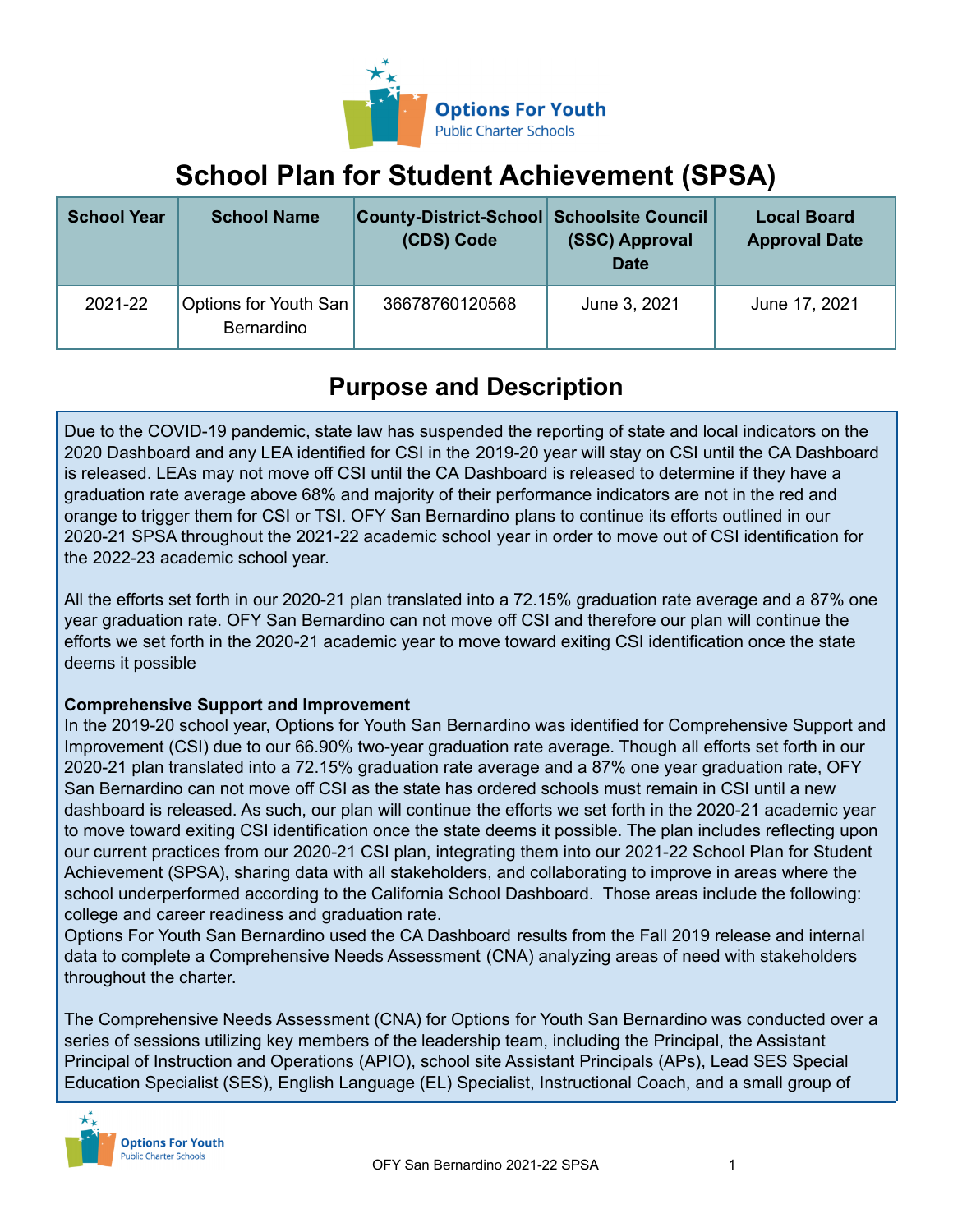teachers. A core CNA team reviewed the Fall 2020 LCAP survey as well as various data sets from multiple years and sources; from there, the larger group reviewed the data, identified needs, and crowdsourced potential solutions and goals.

The charter pulled data from multiple platforms to analyze student performance data which included student group data as applicable to the data source. Data pulled included:

- CAASPP data
- California School Dashboard
- Internal Tracking Data (Tableau)
	- Graduation Rate
	- A-G Enrollment and Completion Rates
	- Lexile Growth Percentages
- Surveys
	- LCAP Survey (Once per semester)
	- School Climate Survey (Biannual)

#### **Graduation Rate by Student Group**

| <b>Student Group</b>                | Number of Students in the Graduation Rate Number of Graduates Graduation Rate |         |         |
|-------------------------------------|-------------------------------------------------------------------------------|---------|---------|
| <b>All Students</b>                 | 157                                                                           | 137     | 87.3%   |
| <b>English Learners</b>             | 2                                                                             | $\star$ | ×       |
| <b>Foster Youth</b>                 | 2                                                                             | $\star$ | ×       |
| <b>Homeless</b>                     | 2                                                                             | $\star$ | ×       |
| Socioeconomically Disadvantaged     | 112                                                                           | 96      | 85.7%   |
| <b>Students with Disabilities</b>   | 10                                                                            | $\star$ | ÷       |
| African American                    | 9                                                                             | $\star$ | ×       |
| Asian                               | 1                                                                             | $\star$ | $\star$ |
| Hispanic                            | 103                                                                           | 88      | 85.4%   |
| Native Hawaiian or Pacific Islander | 1                                                                             | $\star$ |         |
| White                               | 17                                                                            | 16      | 94.1%   |
| Two or More Races                   | 8                                                                             | $\star$ | ÷       |
|                                     |                                                                               |         |         |

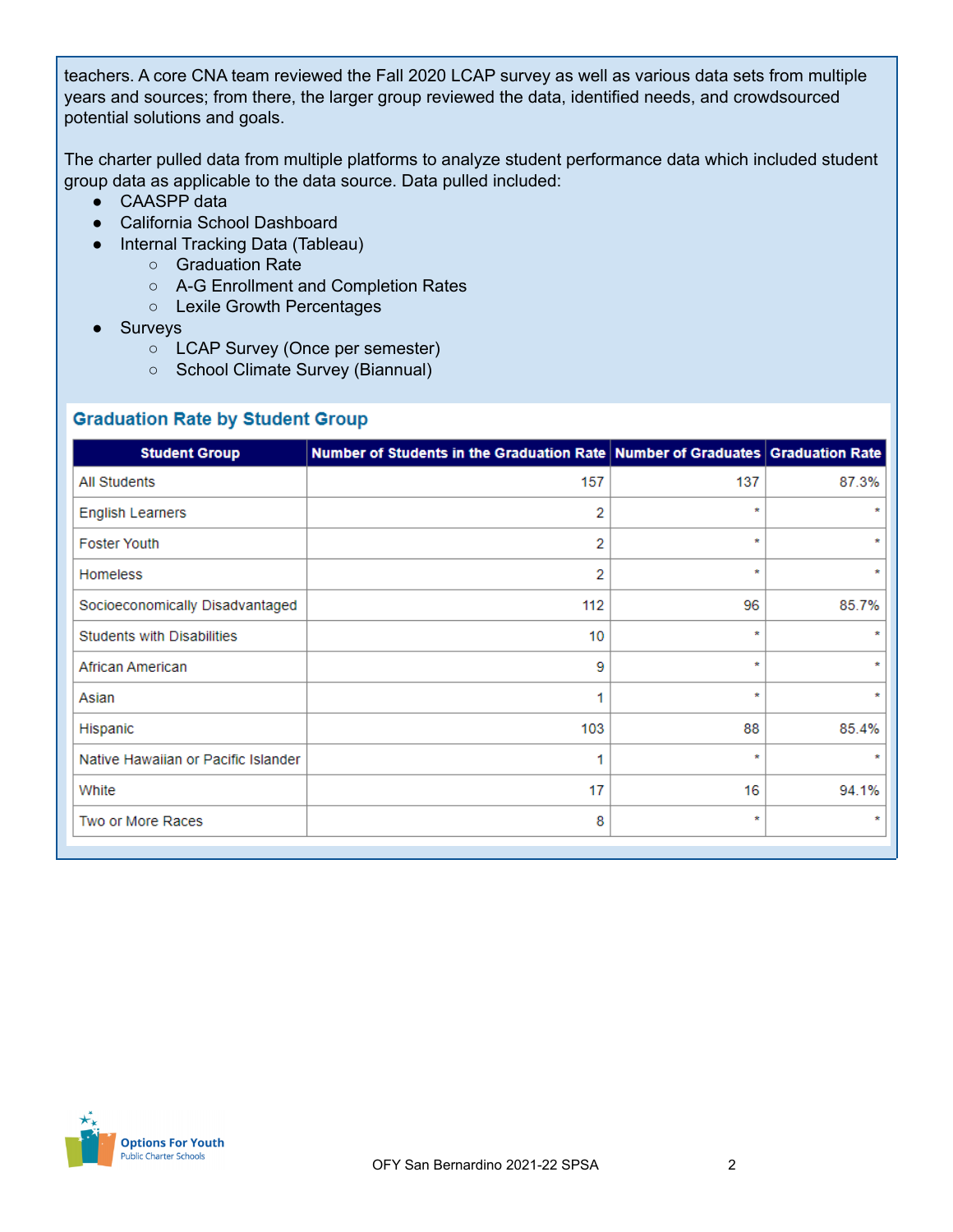

The school's plan for effectively meeting the ESSA requirements in alignment with the Local Control and Accountability Plan and other federal, state, and local programs.

Options for Youth San Bernardino plans to integrate the established goals to create an effective school plan: by continuing to use the Comprehensive Needs Assessment (CNA), determination of evidence-based interventions to address needs, and resource inequities evaluation. To effectively meet the ESSA requirements, the plan will incorporate LCAP stakeholder engagement feedback through a comprehensive survey gathered once per semester as well as through various stakeholder engagement events throughout the school year. Utilizing this information, stakeholders selected the evidence-based interventions that they would like to use to best address those performance indicators falling in the red and/or orange (on the Fall 2019 CA Dashboard) and area of growth determined via CNA process to help improve student performance outcomes. OFY San Bernardino has also incorporated the goals, metrics, and actions as outlined in our 2021-24 LCAP to ensure alignment between LCAP and SPSA.

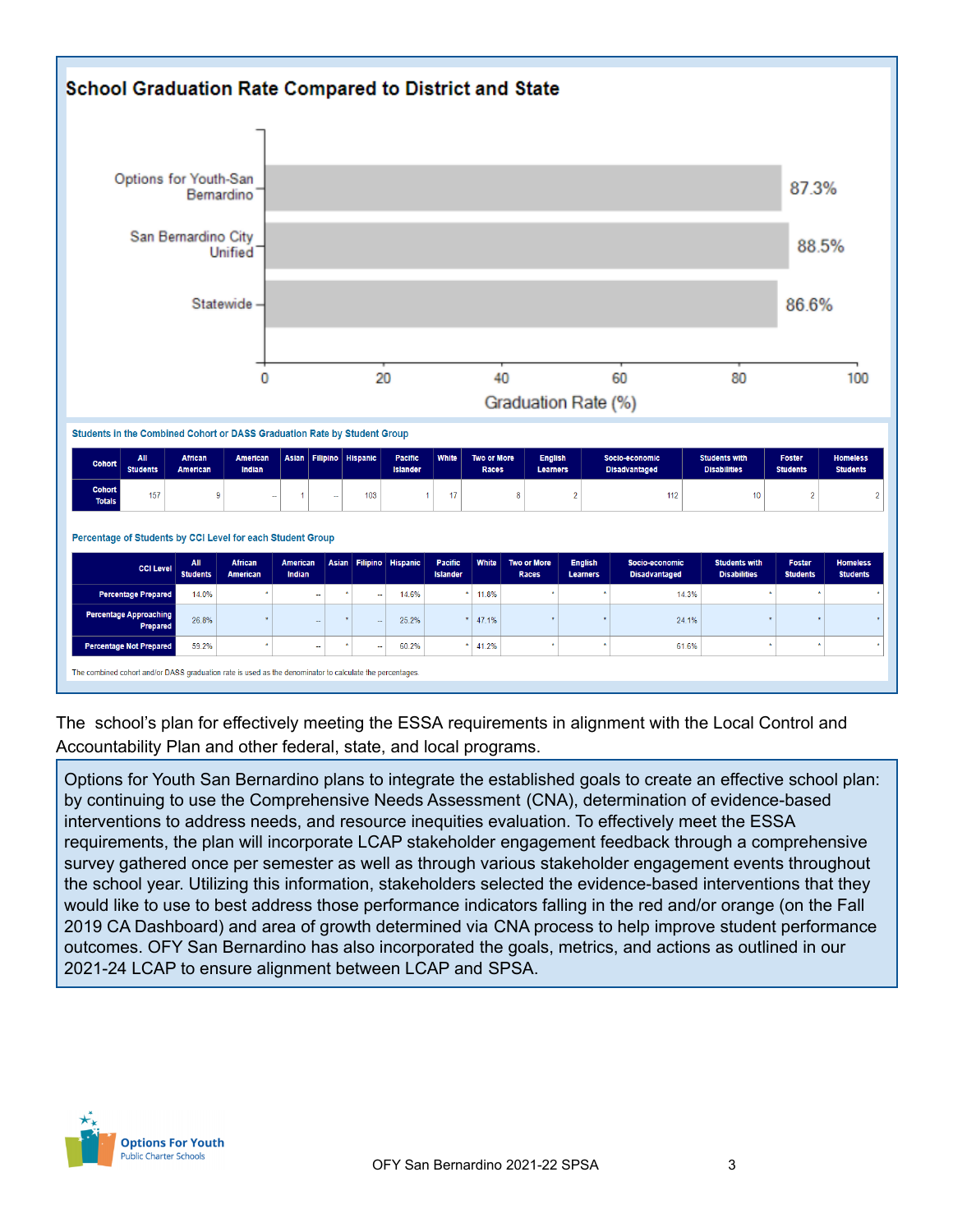OFYSB collaborated with our School Site Council and parents, students and staff to develop our Single Plan for Student Achievement (SPSA) and CSI prompts. OFYSB collected data from various avenues, including outcomes from the CA Dashboard, internal data pulls, and individual student tracking and documentation to evaluate and monitor the implementation and effectiveness of the CSI plan. OFYSB conducted quarterly monitoring cycles to update our School site Council and School Board on progress toward reaching each goal in our SPSA, which included graduation rate updates. Evidence-based intervention implementation and the impact on student learning for each evidence based intervention is contributing to. OFYSB worked with staff to coordinate the review and analyzing of student performance data alongside evidence-based intervention data to support progress and provide feedback on the impact on student outcomes. As our School Site is the decision making authority of the SPSA/CSI Plan, they made any necessary updates needed based on the analysis of student performance data and budget updates reviewed in our School Site Council Meetings.

We utilized data and subsequent analysis from all stakeholders, including the identification of evidence-based interventions and resource inequities identified for implementation . The LEA integrated feedback that was given through stakeholder engagement surveys as part of our LCAP stakeholder engagement events to effectively meet ESSA requirements as well as alignment with our Local Control and Accountability Plan in the development and updates necessary to use in our 2021-22 CSI Plan.

**Stakeholder Involvement Process (Stakeholders included parents/guardians, students, and staff)** In order to ensure all stakeholders had the opportunity to provide feedback, the LCAP survey was promoted in a variety of ways. Parent/Student letters were sent home with an invitation to participate in an online survey, survey links were sent out directly to students and parents/caregivers. Online survey links were provided to all staff along with designated time during meetings to complete the surveys. Surveys were closed after 3 weeks so that responses could be gathered and analyzed to be shared with all stakeholders.

The following meetings were also held in order to ensure stakeholder feedback, input, and collaboration in the development of our school-wide goals:

- LCAP LEA Update meetings
- Budgeting meetings were held at the corporate level to integrate the Instructional team with the Finance team.
- Board meetings with our charter-level Board of Managers
- DELAC/ELAC Committee Meetings (by-monthly)
- Strategic Planning
- School Site Council Meetings
- **SELPA consultation**

OFYSB also administers a biannual School Climate Survey (SCS), which took place most recently in April 2021. The SCS provides an opportunity for all stakeholders to express their views on the school's overall culture, safety, and community. The school goals coincide with the district goals which ensures all students are meeting the same requirements. The school regularly involves stakeholders in review of long range planning. Charter leadership used the data from Comprehensive Needs Assessment (CNA) and LCAP

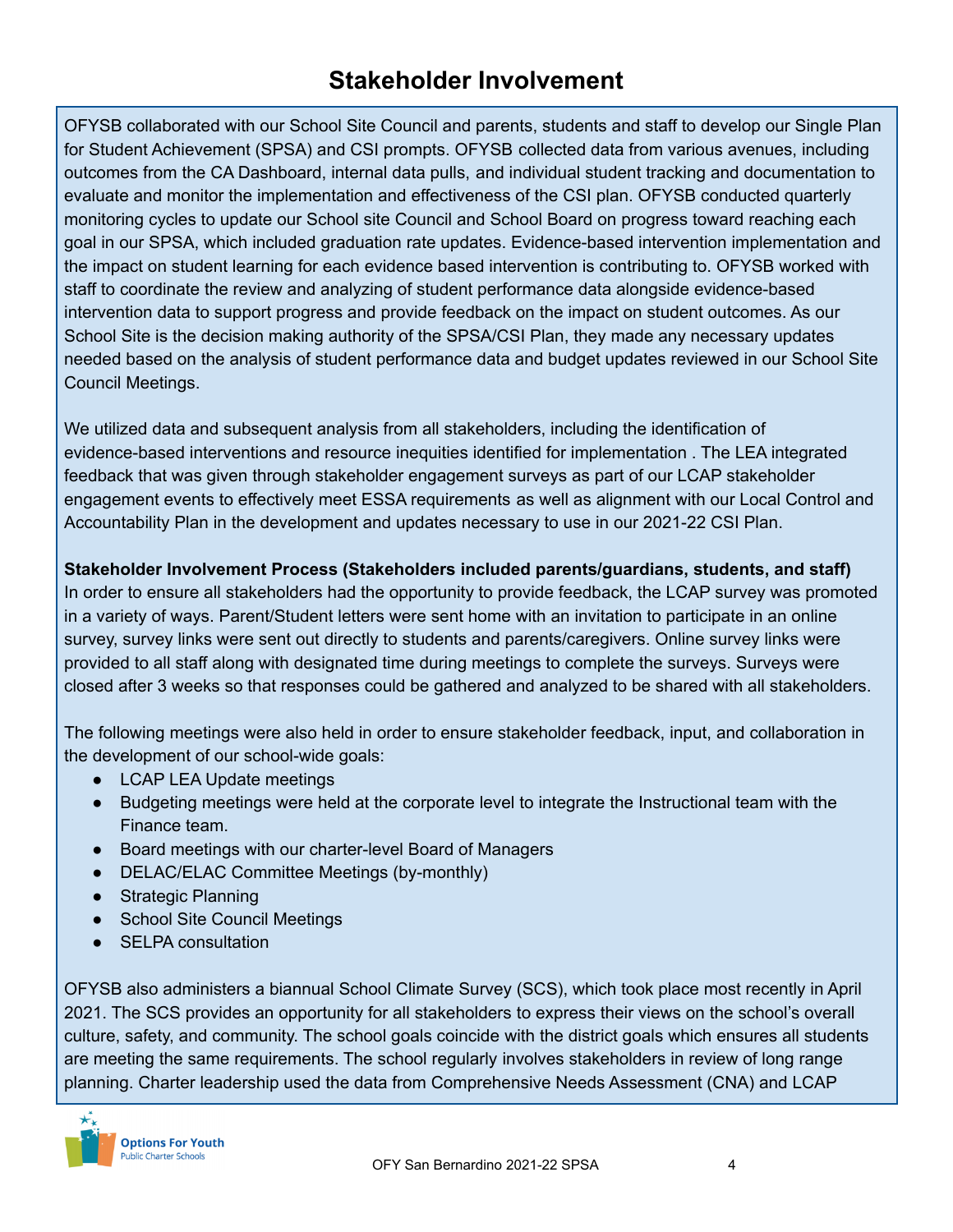needs assessment (RenStar and SBAC) and input gathered to make resource allocation decisions that are closely related to our vision, mission, and schoolwide learner outcomes. The school effectively evaluates the collaboration and development of each individual student's post-secondary goals. This is accomplished with all stakeholders including student advisors, teachers, and parents as they collaborate in developing plans to prepare students for their college and post-secondary goals.

#### **LCAP Stakeholder Engagement Process**

The principal and other administrators meet regularly to develop the Fall and Spring LCAP surveys that are administered to students, parents, and staff. LCAP surveys are given twice a year to students, parents, and staff to provide them with the opportunity to give their feedback about the OFY - San Bernardino educational program and to inform the development of LCAP goals for the upcoming school year. The principal and administrators meet monthly with the school leadership team to discuss LCAP goal progression and how to best ensure that the needs of all students are being met. Additionally, the leadership team attends conferences and professional development events to ensure that they are up to date with all educational policies.

Options For Youth San Bernardino held the following Stakeholder Engagement Activities during the 2020-2021 School Year:

- OFY-SB Board Meeting September 17, 2020
- OFY-SB Board Meeting November 19, 2020
- OFY-SB Board Meeting December 9, 2020
- OFY-SB Board Meeting February 4, 2021
- OFY-SB Board Meeting March 11, 2021
- OFY-SB Board Meeting April 8, 2021
- OFY-SB Board Meeting May 20, 2021
- OFY-SB Board Meeting June 23, 2021
- Virtual FAFSA Workshop February 4, 2021
- Virtual Senior Signing Night May 25, 2021
- Drive through graduation June 10, 2021

In addition, OFY - San Bernardino held DELAC meetings six times throughout the 2020-2021 school year. The English Language Specialist led a presentation about programs available to English Language Learner Students at the first meeting; there were discussion periods regarding these services at each meeting. Parents are also invited to provide feedback and comments pertaining to the English Language Learner program at each meeting.

#### **DELAC Meeting Dates:**

- Aug. 28, 2020
- Oct. 9, 2020
- Nov. 6, 2020
- Jan. 22, 2021
- Mar. 19, 2021
- April 16, 2021

The Board of Directors was updated on progress toward developing goals, metrics, received information about the proposed changes to past years LCAP metrics and goals within the new LCAP, and gave feedback

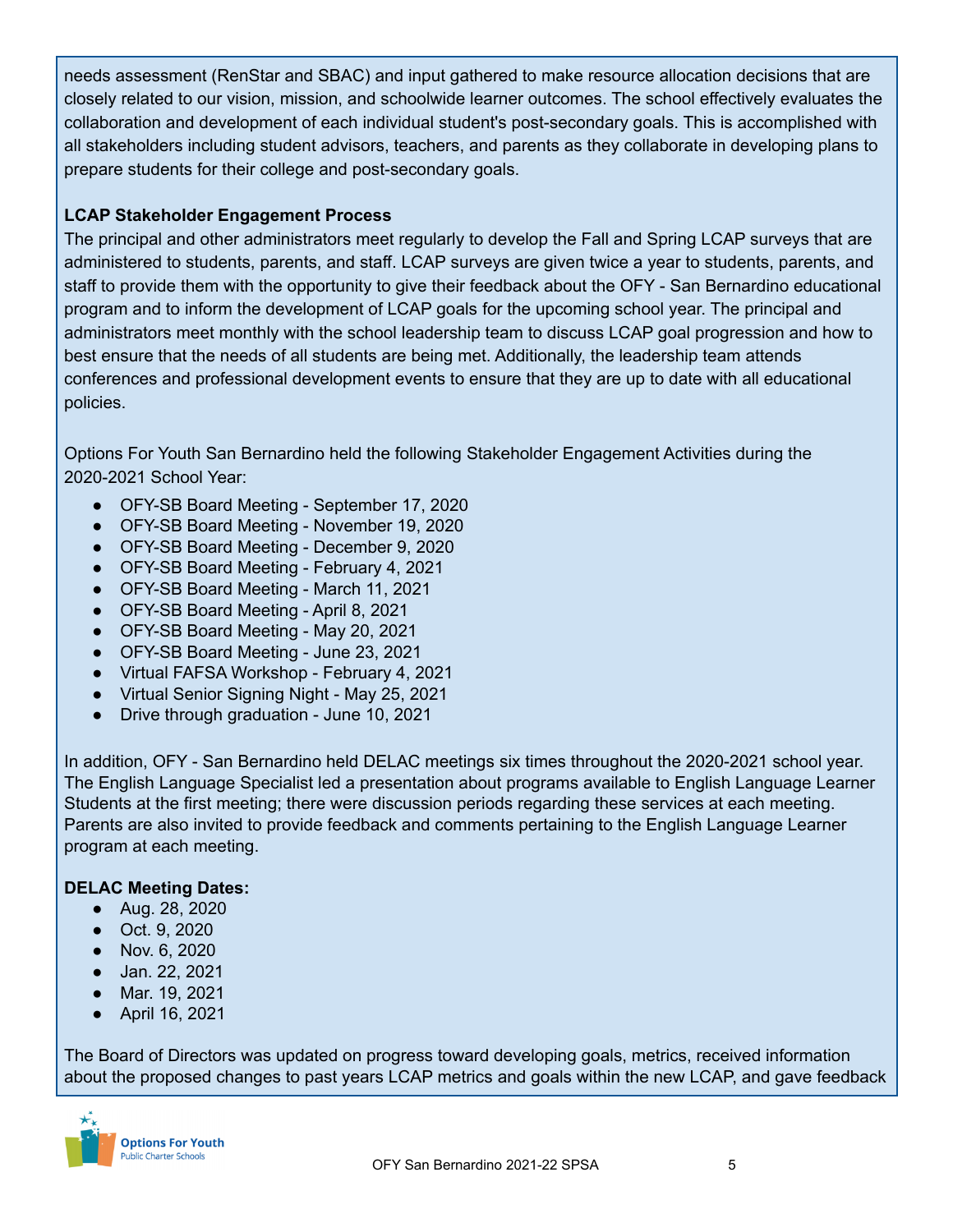to school leadership prior to voting on the adoption of the LCAP. Below is a breakdown of the process taken to review and adopt the charters 2021-24 LCAP as required by Ed Code:

- The LEA notified members of the public of the opportunity to submit comments regarding specific actions and expenditures proposed to be included in the local control and accountability plan in accordance with Education Code section 52062(a)(3) - Notice was posted on May 17, 2021 to the public 72 hours in advance of the Board Meeting scheduled, which has the LCAP draft on the Agenda for review and public comment.
- The LEA held at least one public hearing in accordance with Education Code section 52062(b)(1) or 52068(b)(1) - Board Meeting was held on May 20, 2021
- The LEA adopted the local control and accountability plan in a public meeting in accordance with Education Code section  $52062(b)(2)$  or  $52068(b)(2)$  - Board Meeting was held on June17, 2021 and the Board voted to Adopt the 2021-24 LCAP.

Parents, students, and staff have been participating in LCAP surveys during the fall and spring semesters over the past several years with the most recent in Fall 2020 and Spring 2021. The surveys reach out to parents, students, and staff to ask questions about where they would like to see the school improve. In addition, the survey asks them if they are aware of the current LCAP Goals and Funding Model so we have data on how we are doing at disseminating that information. Furthermore, meetings are regularly held to gain stakeholder participation, input, and support. The school goals coincide with the district goals which ensures all students are meeting the same requirements. The school regularly involves stakeholders in review of long range planning. Charter leadership used the data evaluated in our Comprehensive Needs Assessment and LCAP needs assessment (RenStar and SBAC) and input gathered to make resource allocation decisions that are closely related to our vision, mission, and schoolwide learner outcomes. The school effectively evaluates the collaboration and development of each individual student's post-secondary goals. This is accomplished with all stakeholders including student advisors, teachers, and parents as they collaborate in developing plans to prepare students for their college and post-secondary goals.

Options for Youth San Bernardino has integrated feedback that was given through stakeholder engagement surveys as part of our LCAP stakeholder Engagement events to effectively meet ESSA requirements, as well as in alignment with our Local Control and Accountability Plan (LCAP). These surveys were given once a semester to all stakeholders which included parents/guardians, students and staff. We plan to use feedback that was given on behalf of our School Site Council, who met monthly and helped formulate and evaluate goals for the coming school year. Additionally, we utilized the Comprehensive Needs Assessment (CNA) completed within the charter, along with our resource inequity review, to determine needs for the students and used this information to select the evidence-based interventions that will help us target areas of need as identified in this process.

#### **CNA Stakeholder Engagement Process**

The Comprehensive Needs Assessment (CNA) for Options for Youth San Bernardino was conducted over a series of sessions utilizing key members of the leadership team, including the Principal, the Assistant Principal of Instruction and Operations (APIO), school site Assistant Principals (APs), Lead SES Special Education Specialist (SES), English Language (EL) Specialist, Instructional Coach, and a small group of teachers. A core CNA team reviewed the Fall 2020 LCAP survey as well as various data sets from multiple years and sources; from there, the larger group reviewed the data, identified needs, and crowdsourced potential solutions and goals.

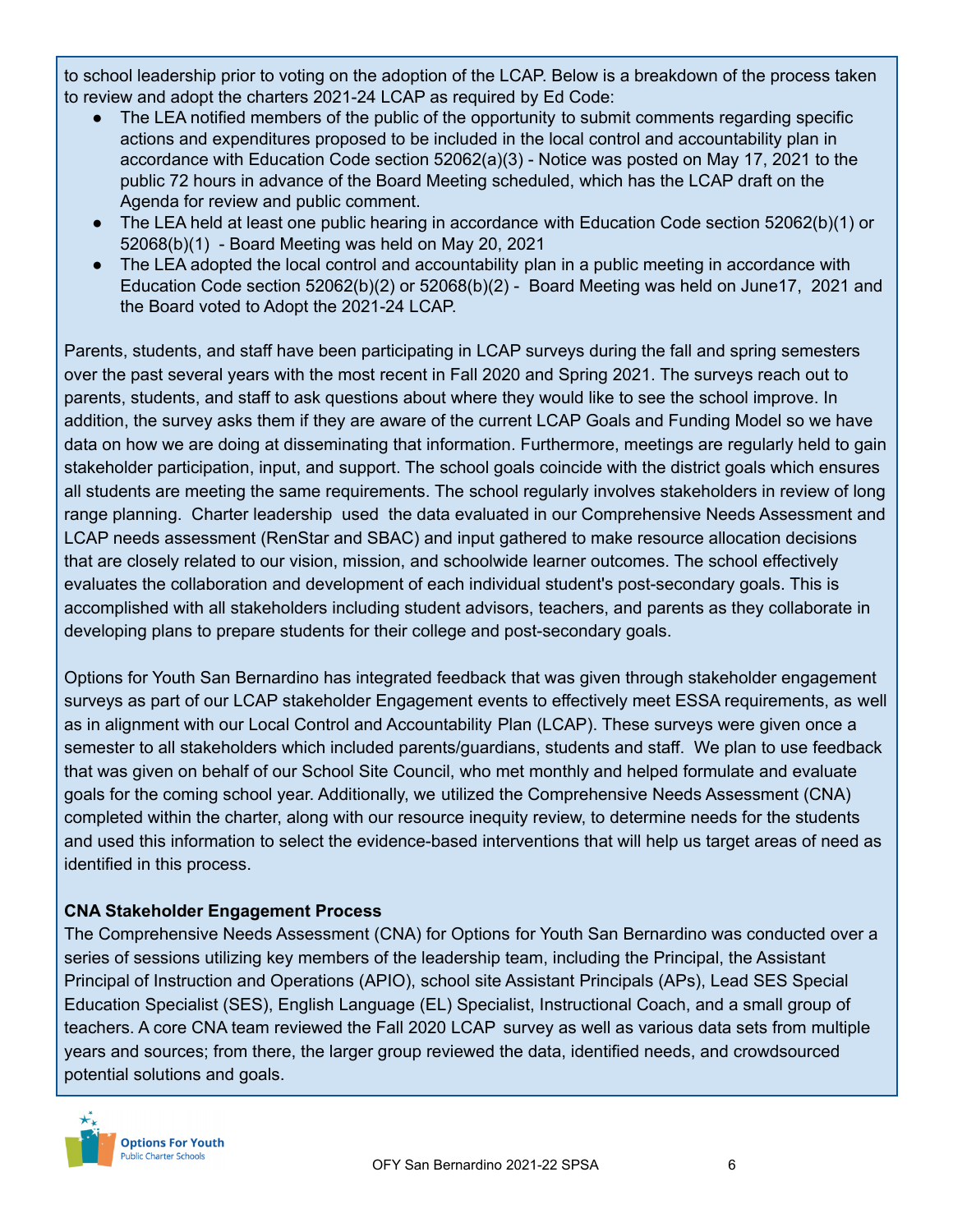#### **School Site Council Process**

The School Site Council (SSC) meets at least six times per school year and is made up of the school principal, teachers, other personnel, parents, and students (secondary level). The SSC's primary responsibility is to identify common goals and work collaboratively with the site leadership team to establish a plan that will help achieve these goals.

# **Resource Inequities**

#### **Resource Inequity 1: Staffing challenges in EL Department**

The charter aims to address this inequity by actively recruiting and hiring more staff credentialed in EL Support services to better support the needs of our EL population. For English Learners in particular, we have developed a program called Bilingual Scholars that aims to support EL students' language development through one-on-one tailored ELD lessons with an English Language Specialist. In order to ensure that all EL students' needs are met, we seek to hire additional English Learner Specialists and an EL Coach to support this subgroup of students. Students have appointments with their EL Specialists twice a week; similar to their Independent Study Teachers. Ultimately, we would like to increase EL staff in order to increase EL specialist availability and student access. At the end of the year, we hold a Bilingual Scholars Banquet and awards night where we celebrate our EL students' successes. The Bilingual Scholars program also has achievement incentives each month for students moving forward on their language development or unit progress. Because we don't always know which students are classified as EL, we make sure to have 100% SDAIE course enrollment at all times for all students. All of these actions are more efficiently implemented by increasing the number of staff in the EL department.

#### **Resource Inequity 2: Discrepancies in test results/progress between general population and EL students**

The charter aims to decrease the achievement gap evidenced by test performance discrepancies in the EL student population. Overall, our greatest area of focus appears to be EL student achievement. The achievement gap seems to be most significant between the general student population and English Learners (ELs). EL students had the greatest discrepancies in SBAC and RenStars scores, graduation rates, and Lexile level increases as compared to the general student population. We must invest more resources into tracking, intervention, and support for our EL students in order to close this achievement gap and ensure their academic success. The charter aims to reduce this gap through a combination of evidence-based interventions, professional development specific to EL specialists, professional development for IS teachers regarding EL intervention strategies and best practices, and increasing stakeholder engagement to better support EL students in and out of the classroom.

#### **Resource Inequity 3: Lack of participation among Students with Disabilities (SWD) in offered and available extracurricular activities**

The charter aims to Increase participation of Students with Disabilities (SWD) in experiential learning trips/events and other extracurriculars. OFYSB will actively promote to and recruit Students with Disabilities for Pathways in Education trips and other extracurricular activities. Resource Specialists and IS teachers have set minimum participation percentages for SWD populations within their caseload to help ensure these goals are met.

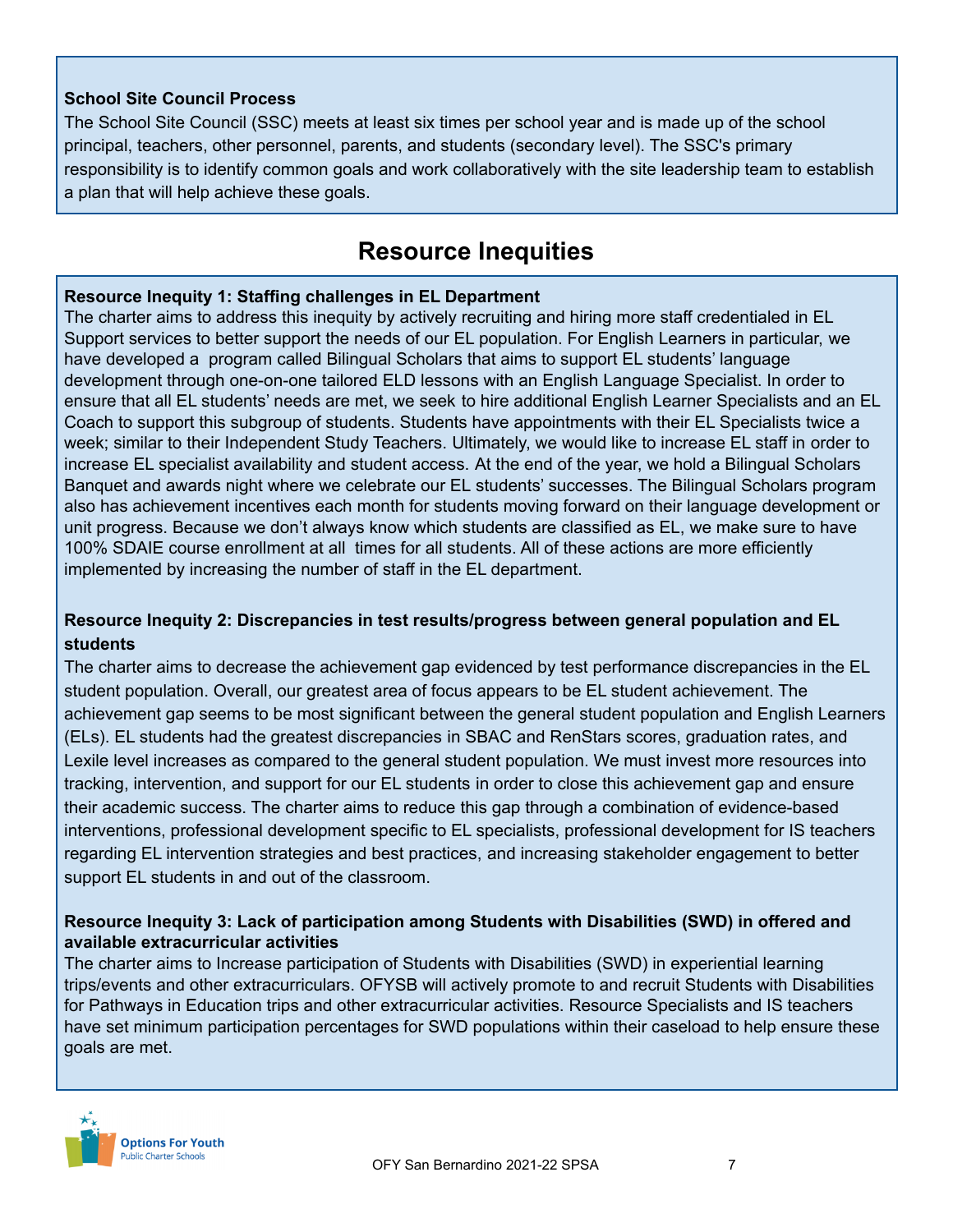OFY SB offers student trips free of change through Pathways Travels; a program that offers academic and social-emotional experiences through travel. These trips include: Blackbird Farm in northern California, D.C., a trip to the Rocky Mountains in Colorado, East Coast College Tours, West Coast College Tours, Cuba, China, Italy, and many more. Thes trips are experience-based and focused on building student character. OFY SB also offers day field trips such as trips to see plays, visit museums, or even go see a NBA game! Once per year, the local minor league baseball stadium offers a student day where all students can come and see a game for free. We also offer multiple opportunities throughout the year for community service. These trips include beach clean ups, park clean ups, and food pantry service days. OFYSB offers courses that build student connectedness; these include Student Council (Student Leadership), sports, Expository Reading and Writing, Dual Enrollment in community colleges, and the Bilingual Scholars groups. For SWD in particular, increasing their participation in school events, trips, and extracurriculars will lead to a greater sense of connectedness to the skill, which in turn will lead to increased academic achievement and graduation rates.

# **Goals, Strategies & Expenditures**

# **Goal 1**

Graduation Rates: The Charter aims to have a two-year graduation rate average at or above 68% to Exit CSI identification.

#### **Identified Need**

San Bernardino had a decline of 11% in its graduation rate reported on the Fall 2019 CA Dashboard, with a color change of green for Fall 2018 to a red per Fall 2019 results. As a result, the charter implemented a CSI plan in the 2020-21 school year specifically targeting the graduation rate, among several other factors. All the efforts set forth in our 2020-21 plan translated into a 72.15% graduation rate average and a 87% one year graduation rate. However, due to the COVID-19 pandemic, state law has suspended the reporting of state and local indicators on the 2020 Dashboard and any LEA identified for CSI in the 2019-20 year will stay on CSI until the CA Dashboard is released. LEAs may not move off CSI until the CA Dashboard is released to determine if they have a graduation rate average above 68% and majority of their performance indicators are not in the red and orange to trigger them for CSI or TSI. OFY San Bernardino plans to continue its efforts outlined in our 2020-21 SPSA throughout the 2021-22 academic school year in order to move out of CSI identification for the 2022-23 academic school year.

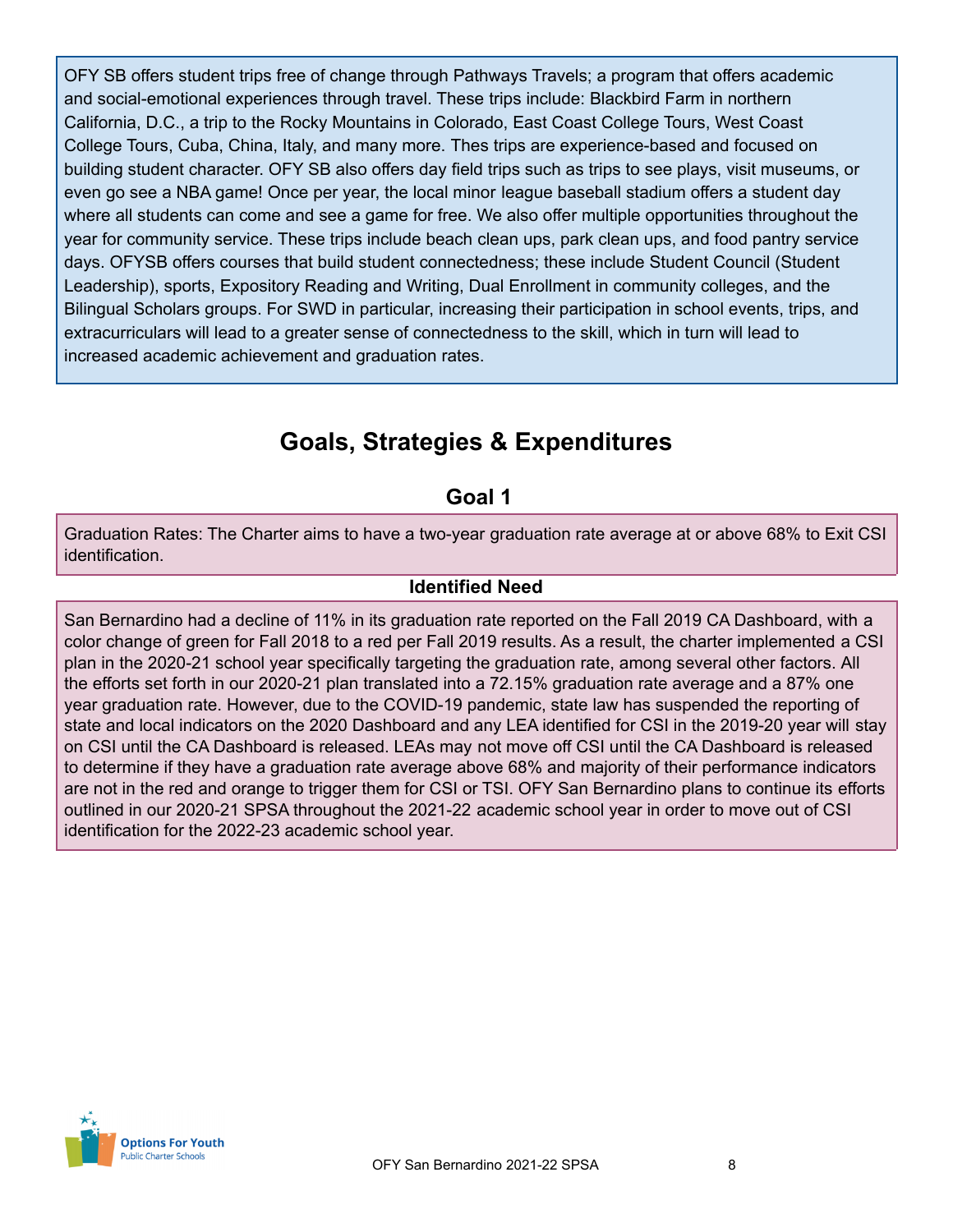| <b>Graduation Rate by Student Group</b> |                                                                               |         |              |  |  |  |  |
|-----------------------------------------|-------------------------------------------------------------------------------|---------|--------------|--|--|--|--|
| <b>Student Group</b>                    | Number of Students in the Graduation Rate Number of Graduates Graduation Rate |         |              |  |  |  |  |
| <b>All Students</b>                     | 157                                                                           | 137     | 87.3%        |  |  |  |  |
| <b>English Learners</b>                 | 2                                                                             | $\star$ | $\star$      |  |  |  |  |
| <b>Foster Youth</b>                     | 2                                                                             | $\star$ | $\star$      |  |  |  |  |
| <b>Homeless</b>                         | 2                                                                             | $\star$ | $\pmb{\ast}$ |  |  |  |  |
| Socioeconomically Disadvantaged         | 112                                                                           | 96      | 85.7%        |  |  |  |  |
| <b>Students with Disabilities</b>       | 10                                                                            | ×       | $\star$      |  |  |  |  |
| African American                        | 9                                                                             | $\star$ | $\star$      |  |  |  |  |
| Asian                                   | 1                                                                             | $\star$ | $\star$      |  |  |  |  |
| Hispanic                                | 103                                                                           | 88      | 85.4%        |  |  |  |  |
| Native Hawaiian or Pacific Islander     |                                                                               | $\star$ | $\star$      |  |  |  |  |
| White                                   | 17                                                                            | 16      | 94.1%        |  |  |  |  |
| Two or More Races                       | 8                                                                             | $\star$ | $\star$      |  |  |  |  |

# School Graduation Rate Compared to District and State



## **Annual Measurable Outcomes**

| <b>Metric</b>                                                | <b>Baseline</b> | <b>Expected Outcome</b>                                                        |
|--------------------------------------------------------------|-----------------|--------------------------------------------------------------------------------|
| For all students, student progression<br>will be maintained. | 59%             | Student progression will be<br>maintained at or above 85% for all<br>students. |

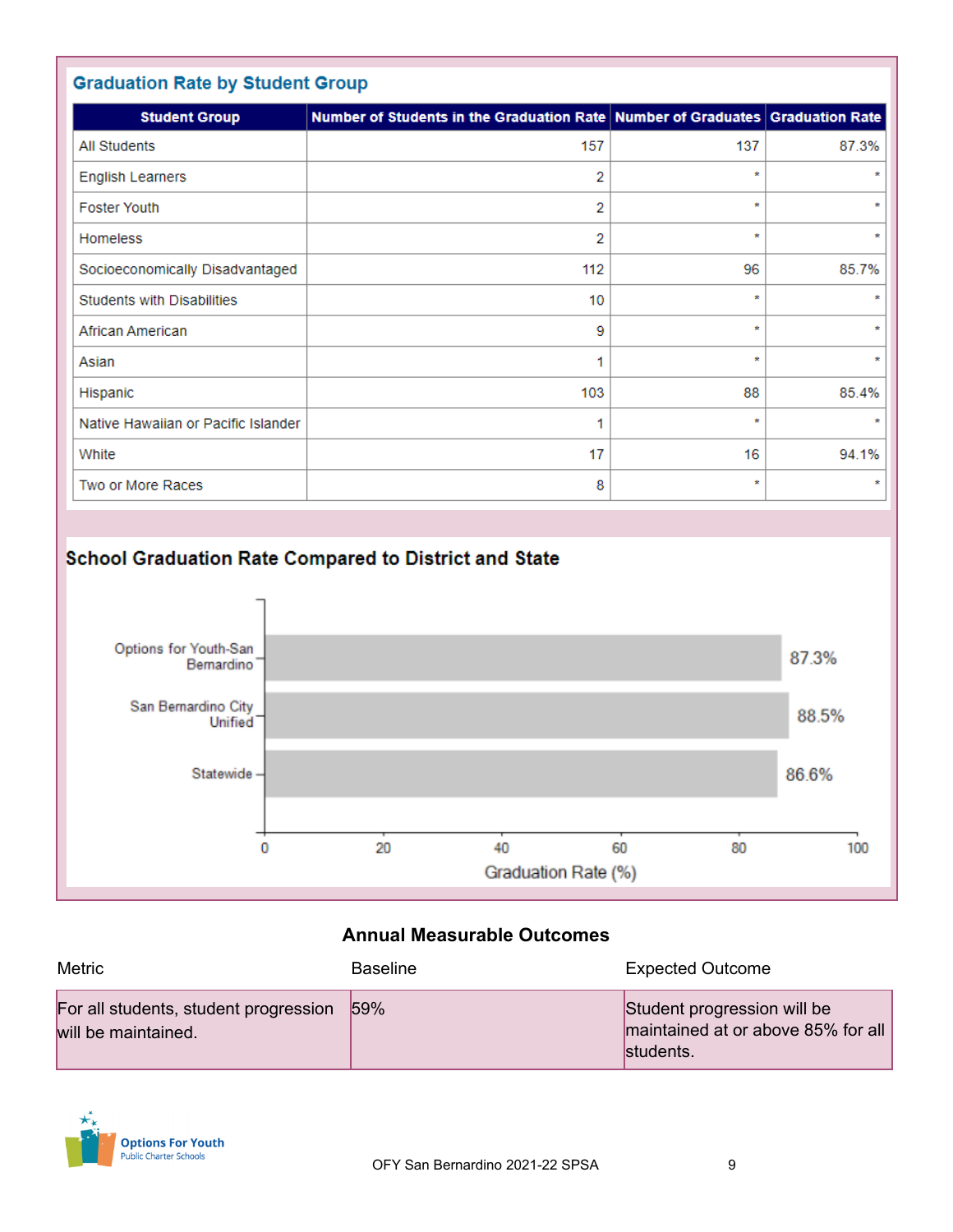| The middle school and high school<br>dropout rates will be reduced and/or<br>maintained.                                                                 | High School = $7.34\%$<br>Middle School = $2.13%$                                    | The middle school dropout rate will<br>be maintained at or below 3% and<br>high school dropout rates will be<br>maintained at or below 10%. |
|----------------------------------------------------------------------------------------------------------------------------------------------------------|--------------------------------------------------------------------------------------|---------------------------------------------------------------------------------------------------------------------------------------------|
| The Charter aims to increase its<br>graduation rate to work toward exiting<br>CSI identification.                                                        | $2018-19$ & 2019-20 Average =<br>74.4%                                               | The Charter aims to maintain a<br>graduation rate average at or<br>above 70%.                                                               |
| The charter aims to increase core<br>course completion in math<br>achievement through offering<br>specialized instruction and academic<br>interventions. | On average students completed 5<br>Math credits during the 2020-21<br>year           | The charter's core course<br>completion rate for math will be 6<br>or greater.                                                              |
| The charter aims to increase core<br>course completion in ELA<br>achievement through offering<br>specialized instruction and academic<br>interventions.  | On average students completed 4<br>English credits during the 2020-21<br><b>vear</b> | The charter's core course<br>completion rate for English will be<br>5 or greater.                                                           |
| The charter will focus on maintaining<br>its suspension rates                                                                                            | <b>Below 1.5%</b>                                                                    | The charter will maintain<br>Suspension Rates at or below<br>1.5% charter wide                                                              |

## **Strategy/Activity 1**

#### **Students to be Served by this Strategy/Activity**

(Identify either All Students or one or more specific student groups)

#### English Learners

Strategy/Activity (Evidence-based interventions)

iLit

#### **Strategy/Activity 2**

#### **Students to be Served by this Strategy/Activity**

(Identify either All Students or one or more specific student groups)

All students, SPED students

Strategy/Activity (Evidence-based interventions)

Achieve 3000

## **Strategy/Activity 3**

#### **Students to be Served by this Strategy/Activity**

(Identify either All Students or one or more specific student groups)

All students

Strategy/Activity (Evidence-based interventions)

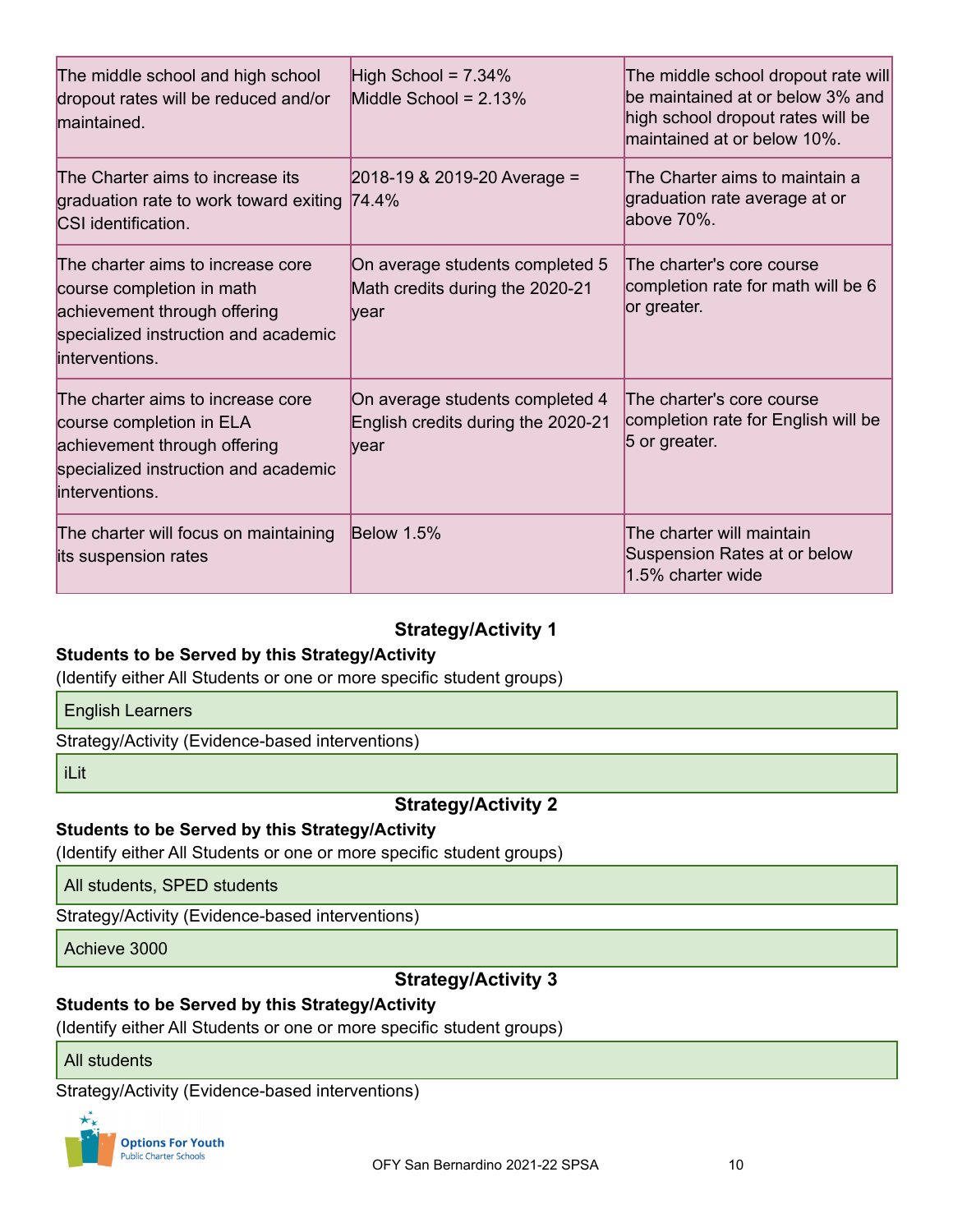## **Strategy/Activity 4**

#### **Students to be Served by this Strategy/Activity**

(Identify either All Students or one or more specific student groups)

All students

Strategy/Activity (Evidence-based interventions)

ERWC

### **Proposed Expenditures for this Strategy/Activity**

List the amount(s) and funding source(s) for the proposed expenditures. Specify the funding source(s) using one or more of the following: LCFF, Federal (if Federal identify the Title and Part, as applicable), Other State, and/or Local.

| Amount(s) | Source(s)   | Action/Expenditure                                                                                                                                                                                                                                                                                                                                                                              |
|-----------|-------------|-------------------------------------------------------------------------------------------------------------------------------------------------------------------------------------------------------------------------------------------------------------------------------------------------------------------------------------------------------------------------------------------------|
| \$405,000 | <b>LCFF</b> | <b>Academic Support: Students will meet with their Post-Secondary</b><br>Counselor and/or credentialed teacher for strategic planning and goal<br>setting based on Common Core state standards, career aspirations,<br>GPA, assessment data, and performance standards. Students should<br>receive feedback on their academic comprehension of assigned<br>coursework at least once per month.  |
| \$650,000 | <b>LCFF</b> | <b>Basic Services:</b> Students will have access to fully-credentialed teachers<br>to help aid their progression in core courses.                                                                                                                                                                                                                                                               |
| \$123,300 | <b>LCFF</b> | Professional Development: Teachers and support staff will be offered<br>professional development opportunities to better equip them to provide<br>individualized, standards aligned instruction.                                                                                                                                                                                                |
| \$77,600  | <b>LCFF</b> | Benchmark Assessments and Intervention Support: The LEA will<br>implement intervention supports, including access to tutors and other<br>support staff, and data tracking tools to increase student attendance,<br>academic progress, and overall student engagement.                                                                                                                           |
| \$30,000  | <b>LCFF</b> | Post Secondary Events: The LEA will host/develop the following<br>events: College & Career Fair, Senior Social, College Tours (virtual as<br>applicable), Graduation, College Signing Day, FAFSA Nights.                                                                                                                                                                                        |
| \$110,000 | <b>LCFF</b> | <b>College Readiness Cohorts: The LEA will provide a post secondary</b><br>readiness program named College Readiness Experience the World<br>(C.R.E.W.). This program provides students with college and career<br>exploration and opportunities, mentorship, a supportive peer community,<br>access to technology, and financial aid information including<br>scholarships, grants, and loans. |

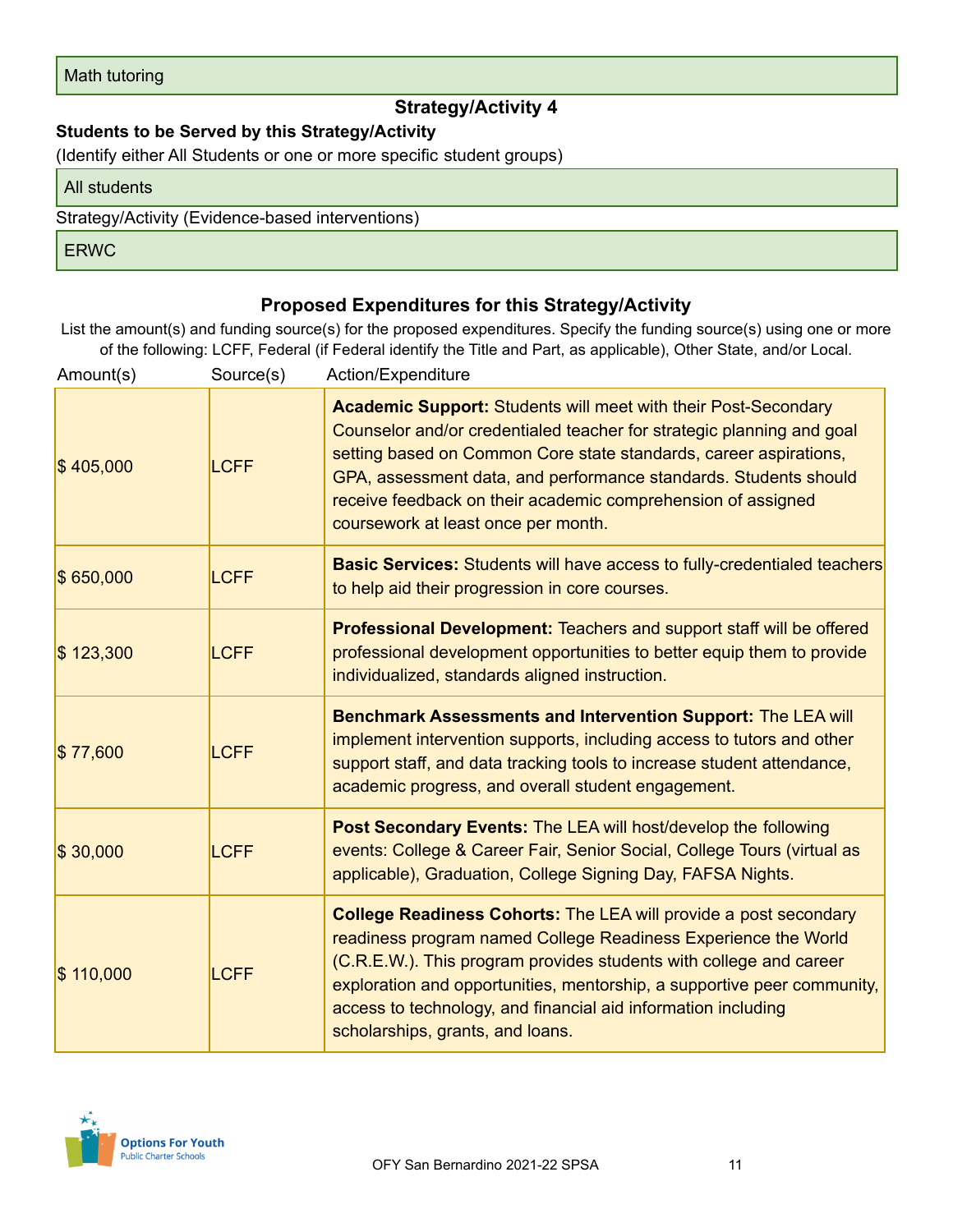| \$306,000 | <b>LCFF</b> | <b>Course of Study:</b> Students will have access to academic resources that<br>help aid in their mastery in a broad course of study that is CCSS, NGSS,<br>and CCR aligned in the following subjects: English, Science, |
|-----------|-------------|--------------------------------------------------------------------------------------------------------------------------------------------------------------------------------------------------------------------------|
|           |             | Mathematics, and Career Technical Education. Digital Edmentum                                                                                                                                                            |
|           |             | curriculum, as well as necessary supplies and supports.                                                                                                                                                                  |

# **Goal 2**

College/Career: Expose all student's to College and Career pathways in order to positively impact graduation readiness and post secondary options.

#### **Identified Need**

The number of students who are college and/or career ready has remained an area requiring improvement. In addition, the percentage of students who are on an A-G planning guide or are taking AP-level courses and examinations could be improved. There are no significant performance gaps between subgroups and all students. The nature of our program, in that we accept all students, a majority of whom are over-age and under-credit, makes this metric a challenging one. Students who are behind in credits tend to choose to either enter the workforce or attend a community college after high school. However, OFY - San Bernardino offers an A-G, university-bound path to all students. Data released by the CDE in January 2021 showed College/Career Preparedness increased to 14% which was a 5.2% increase over the previous year reported.

|                         | Students in the Combined Cohort or DASS Graduation Rate by Student Group |                            |                           |  |        |                         |                            |              |                                    |                                   |                                        |                                             |                           |                                    |
|-------------------------|--------------------------------------------------------------------------|----------------------------|---------------------------|--|--------|-------------------------|----------------------------|--------------|------------------------------------|-----------------------------------|----------------------------------------|---------------------------------------------|---------------------------|------------------------------------|
| <b>Cohort</b>           | All<br><b>Students</b>                                                   | <b>African</b><br>American | <b>American</b><br>Indian |  |        | Asian Filipino Hispanic | Pacific<br><b>Islander</b> | <b>White</b> | <b>Two or More</b><br><b>Races</b> | <b>English</b><br><b>Learners</b> | Socio-economic<br><b>Disadvantaged</b> | <b>Students with</b><br><b>Disabilities</b> | Foster<br><b>Students</b> | <b>Homeless</b><br><b>Students</b> |
| Cohort<br><b>Totals</b> | 157                                                                      |                            | $\overline{\phantom{a}}$  |  | $\sim$ | 103                     |                            | 17           |                                    |                                   | 112                                    | 10 <sub>1</sub>                             |                           |                                    |
|                         |                                                                          |                            |                           |  |        |                         |                            |              |                                    |                                   |                                        |                                             |                           |                                    |

Percentage of Students by CCI Level for each Student Group

| <b>CCI Level</b>                          | All<br><b>Students</b> | <b>African</b><br>American | American<br>Indian |        | Asian Filipino Hispanic | Pacific<br><b>Islander</b> | White | <b>Two or More</b><br>Races | English<br><b>Learners</b> | Socio-economic<br><b>Disadvantaged</b> | <b>Students with</b><br><b>Disabilities</b> | Foster<br><b>Students</b> | <b>Homeless</b><br><b>Students</b> |
|-------------------------------------------|------------------------|----------------------------|--------------------|--------|-------------------------|----------------------------|-------|-----------------------------|----------------------------|----------------------------------------|---------------------------------------------|---------------------------|------------------------------------|
| <b>Percentage Prepared</b>                | 14.0%                  |                            | -                  | $\sim$ | 14.6%                   |                            | 11.8% |                             |                            | 14.3%                                  |                                             |                           |                                    |
| <b>Percentage Approaching</b><br>Prepared | 26.8%                  | $\star$                    | $\sim$             | $\sim$ | 25.2%                   |                            | 47.1% |                             |                            | 24.1%                                  |                                             |                           |                                    |
| Percentage Not Prepared                   | 59.2%                  |                            | $\sim$             | $\sim$ | 60.2%                   |                            | 41.2% |                             |                            | 61.6%                                  |                                             |                           |                                    |

#### **Annual Measurable Outcomes**

| Metric                                                                               | <b>Baseline</b>                                                              | <b>Expected Outcome</b>                                                                       |
|--------------------------------------------------------------------------------------|------------------------------------------------------------------------------|-----------------------------------------------------------------------------------------------|
| The Charter aims to maintain the<br>percentage of students on A-G<br>planning guide. | 35% of students enrolled at<br><b>OFYSB</b> are on the A-G<br>planning guide | The Charter aims to maintain the<br>percentage of students on A-G<br>planning<br>guide at 35% |

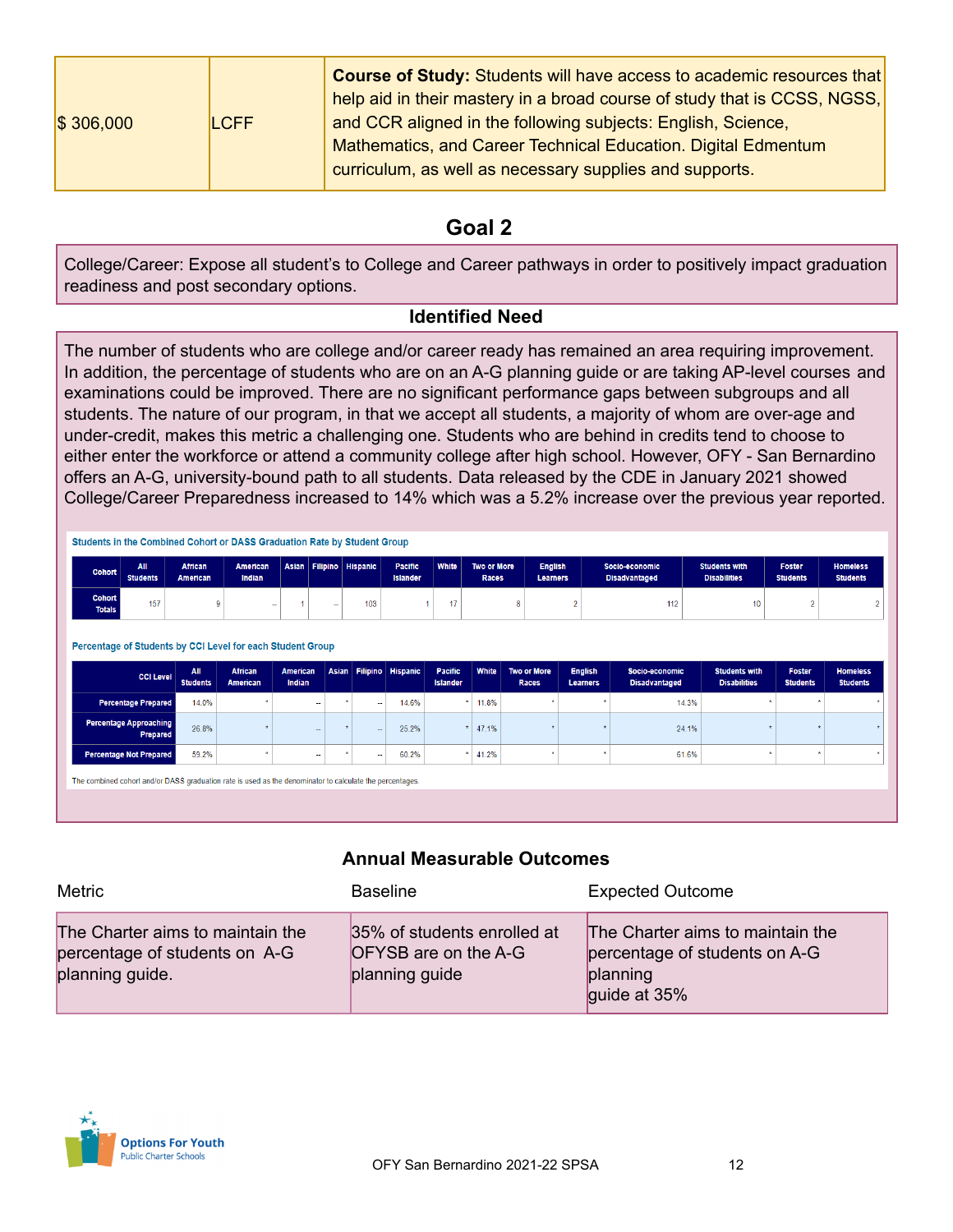| The middle school and high school<br>drop-out rates will be reduced and/or<br>maintained.                                              | Middle School & High School:<br>Below 3% | The middle school dropout rate will be<br>maintained at or below 3% and high<br>school dropout rates will be maintained<br>at or below 5%.                                                              |
|----------------------------------------------------------------------------------------------------------------------------------------|------------------------------------------|---------------------------------------------------------------------------------------------------------------------------------------------------------------------------------------------------------|
| College/Career Preparedness                                                                                                            | 59.2% of students are not<br>indicator   | The charter aims to decrease the<br>prepared on the college/career percentage of students not prepared<br>on the college/career indicator to 55%<br>or less by the end of the 2023/2024<br>school year. |
| The charter strives to maintain or<br>improve its ELA academic<br>performance as indicated by past<br>internal benchmark assessments.  | 47.64%                                   | 50% of all students who take at least<br>two Ren Star Reading assessments<br>will experience Lexile growth.                                                                                             |
| The charter strives to maintain or<br>improve its math academic<br>performance as indicated by past<br>internal benchmark assessments. | 42.95                                    | Students who take at least two Ren<br>Star Math assessments and have a<br>Student Growth Percentile (SGP)<br>reported will maintain or exceed an<br>average SGP of 42.95 or higher.                     |

## **Strategy/Activity 1**

#### **Students to be Served by this Strategy/Activity**

(Identify either All Students or one or more specific student groups)

English Learners

Strategy/Activity (Evidence-based interventions)

iLit

#### **Strategy/Activity 2**

#### **Students to be Served by this Strategy/Activity**

(Identify either All Students or one or more specific student groups)

All students

Strategy/Activity (Evidence-based interventions)

Achieve 3000

#### **Strategy/Activity 3**

#### **Students to be Served by this Strategy/Activity**

(Identify either All Students or one or more specific student groups)

All students

Strategy/Activity (Evidence-based interventions)

Math tutoring

**Strategy/Activity 4**

#### **Students to be Served by this Strategy/Activity**

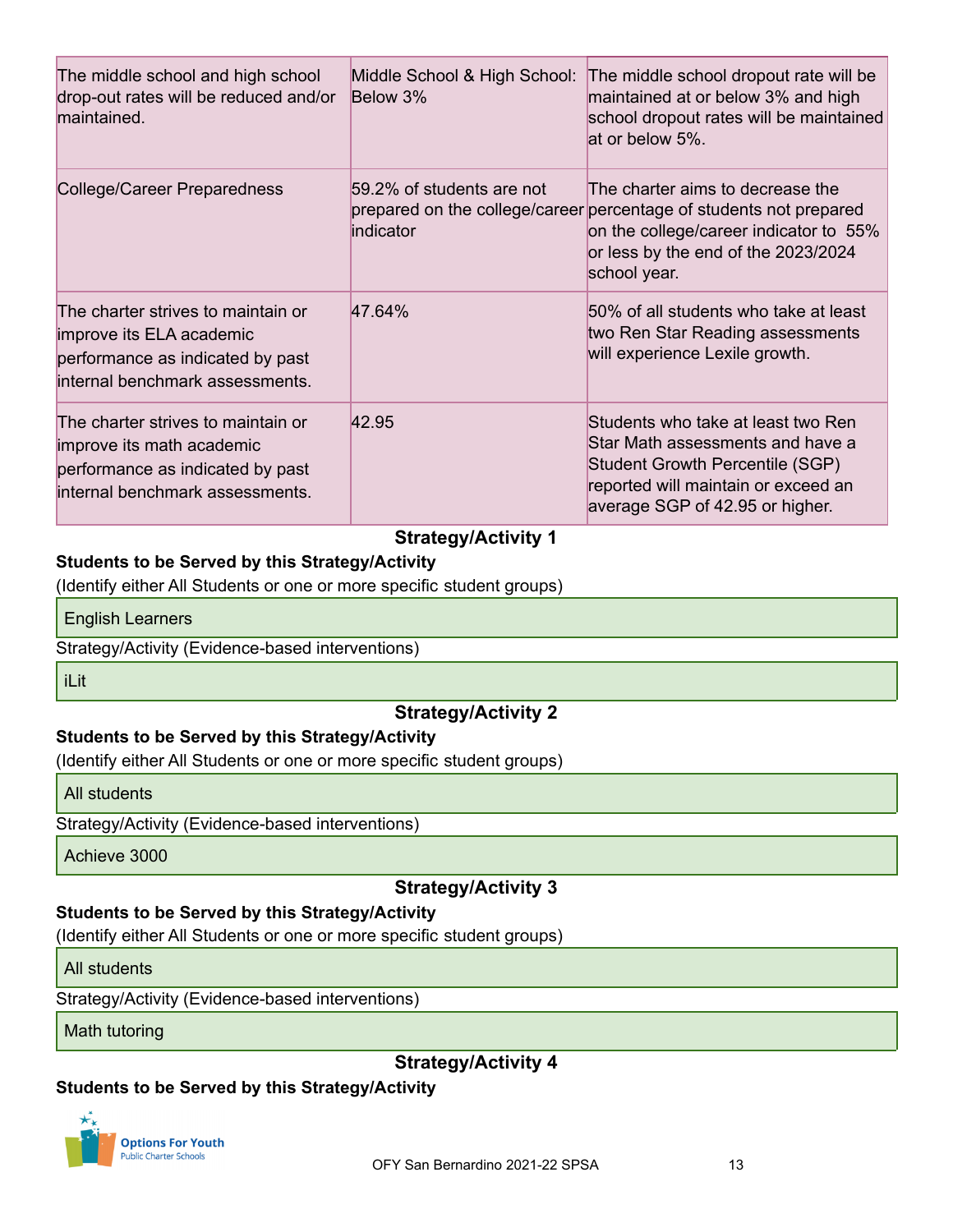(Identify either All Students or one or more specific student groups)

#### All students

Strategy/Activity (Evidence-based interventions)

#### ERWC

#### **Proposed Expenditures for these Strategies/Activities**

List the amount(s) and funding source(s) for the proposed expenditures. Specify the funding source(s) using one or more of the following: LCFF, Federal (if Federal, identify the Title and Part, as applicable), Other State, and/or Local.

| Amount(s)                 | Source(s)   | Action/Expenditure                                                                                                                                                                                                                                                                                                                                                                                                                                                                                                                                                                                                                                                                                              |
|---------------------------|-------------|-----------------------------------------------------------------------------------------------------------------------------------------------------------------------------------------------------------------------------------------------------------------------------------------------------------------------------------------------------------------------------------------------------------------------------------------------------------------------------------------------------------------------------------------------------------------------------------------------------------------------------------------------------------------------------------------------------------------|
| \$77,600<br>(Duplicated)  | <b>LCFF</b> | <b>Intervention/Data Tracking: The LEA will implement intervention</b><br>trackers to identify and monitor student attendance, academic progress,<br>and targeted interventions                                                                                                                                                                                                                                                                                                                                                                                                                                                                                                                                 |
| \$30,000<br>(Duplicated)  | <b>LCFF</b> | <b>Student Engagement: The LEA will provide opportunities to facilitate</b><br>engagement within the school community and provide exposure to<br>college and career pathways by hosting semesterly achievement chats<br>to discuss extracurricular opportunities available to all students.<br>Opportunities to explore college and career pathways include, but are<br>not limited to: Pathways experiential learning trips, sports and esports,<br>student council, and field trips or college tours. These options will<br>provide students with a unique learning experience outside of the<br>classroom where they are able to apply academic and social-emotional<br>skills towards real-life situations. |
| \$110,000<br>(Duplicated) | <b>LCFF</b> | Provide College Readiness Cohorts: The LEA will provide a post<br>secondary readiness program named College Readiness Experience the<br>World (C.R.E.W.). This program provides students with college and<br>career exploration and opportunities, mentorship, a supportive peer<br>community, access to technology, and financial aid information including<br>scholarships, grants, and loans.                                                                                                                                                                                                                                                                                                                |
| \$100,000                 | <b>LCFF</b> | Professional Development: Annual Professional Development will be<br>provided to keep all staff members up to date on current policies and<br>practices that affect post-secondary exposure.                                                                                                                                                                                                                                                                                                                                                                                                                                                                                                                    |
| \$405,000<br>(Duplicated) | <b>LCFF</b> | Post Secondary Counselor: All seniors will meet at least twice per<br>school year with their credentialed teacher and/or Post-Secondary<br>Counselor for strategic planning and goal setting. Planning discussions<br>will be tracked in Student Trac for implementation and follow-through.                                                                                                                                                                                                                                                                                                                                                                                                                    |

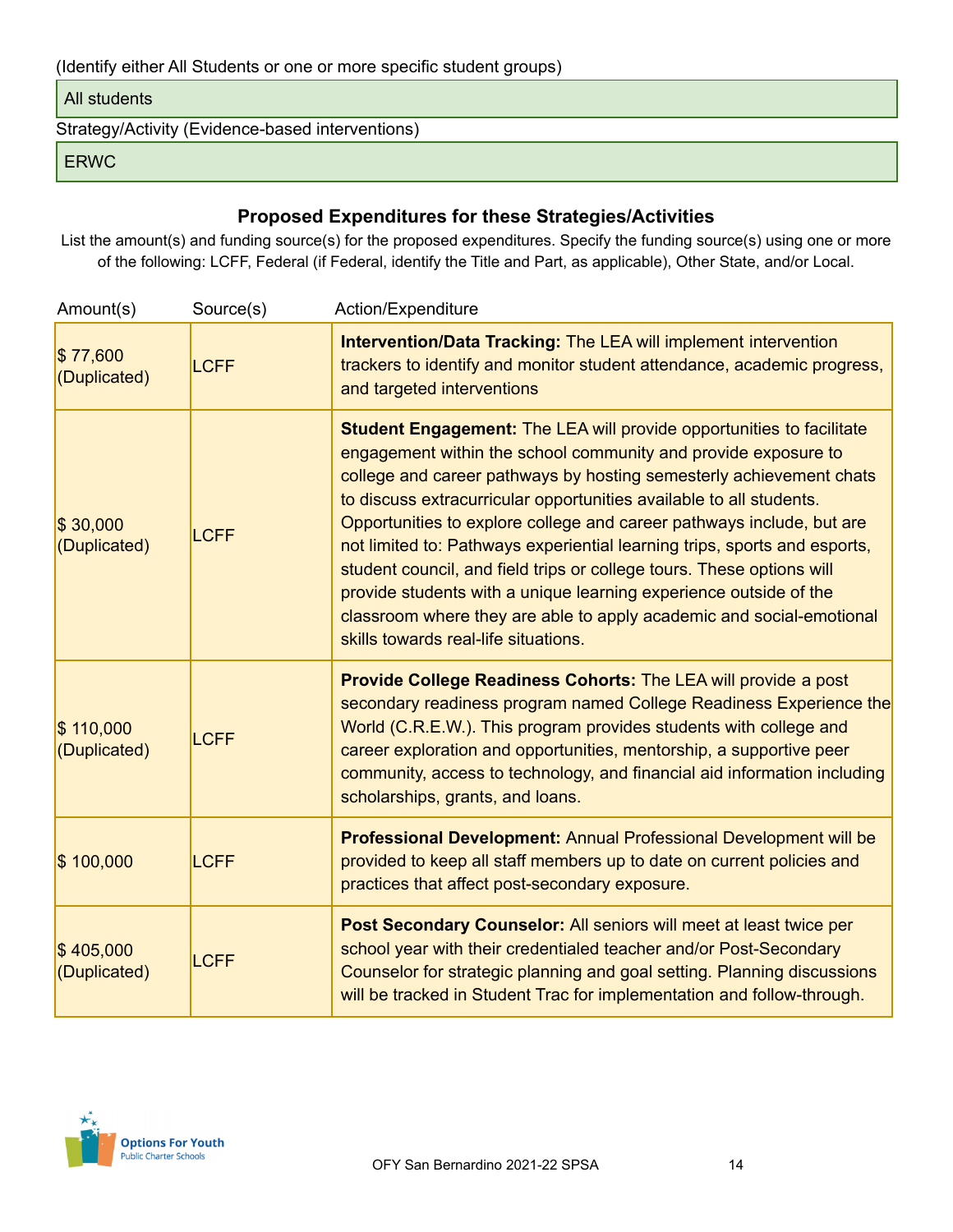# **Monitoring of Progress**

The School Site Council (SSC) is a decision-making body that represents all stakeholders of the school community. The SSC meets at least six times per school year and is made up of the school principal, teachers, other personnel, parents, and students (secondary level). The SSC's primary responsibility is to identify common goals and work collaboratively with the site leadership team to establish a plan that will help achieve these goals.

The School Board meets approximately 9-12 times per year to review goals and policies and ensure that actions taken within the charter are aligned with those goals. The School Board also reviews and approves both the LCAP and SPSA before each coming school year.

The charter collaborated with our School Site Council and Stakeholders to develop our Single Plan for Student Achievement (SPSA) and LCAP CSI prompts, that outline our plan for the 2021-22 school year to monitor and evaluate the effectiveness of our SPSA. Options for Youth San Bernardino - will continue to collect the data from various avenues, including but not limited to the outcomes from the Dashboard, internal data pulls, and individual student tracking and documentation to evaluate and monitor the implementation and effectiveness of the CSI plan. Identified quarterly monitoring cycles and an annual analysis of implementation progress and impact on student learning will continue to be conducted to continually monitor the implementation and effectiveness of the CSI plan. Options for Youth San Bernardino - will continue to work with staff to coordinate the review and analyze data to support progress and provide feedback on the impact on student outcomes. Additionally, Options for Youth San Bernardino - will continue to monitor and evaluate the effectiveness of our CSI plan: by using the comprehensive needs assessment completed in Spring 2021 to determine if evidence-based interventions are moving students toward their identified goals and addressing their overall needs.

The LEA is currently still developing this section with all necessary stakeholder groups and will add updated data here for any interventions for student performance data available.

Due to the COVID-19 pandemic, state law has suspended the reporting of state and local indicators on the 2020 Dashboard and any LEA identified for CSI in the 2019-20 year will stay on CSI until the CA Dashboard is released. LEAs may not move off CSI until the CA Dashboard is released to determine if they have a graduation rate average above 68% and majority of their performance indicators are not in the red and orange to trigger them for CSI or TSI. OFY - San Bernardino plans to continue its efforts outlined in our 2020-21 SPSA and CSI prompts submitted and approved by the State Board of Education in January 2021 throughout the 2021-22 academic school year in order to move out of CSI identification for the 2022-23 academic school year.

OFYSB will continue to monitor the implementation and effectiveness of the CSI plan throughout the school year by regularly collecting data from various avenues, including but not limited to the outcomes from the Dashboard, internal data pulls from Ren Star Benchmark testing and formative assessments, as well as individual student tracking and documentation.

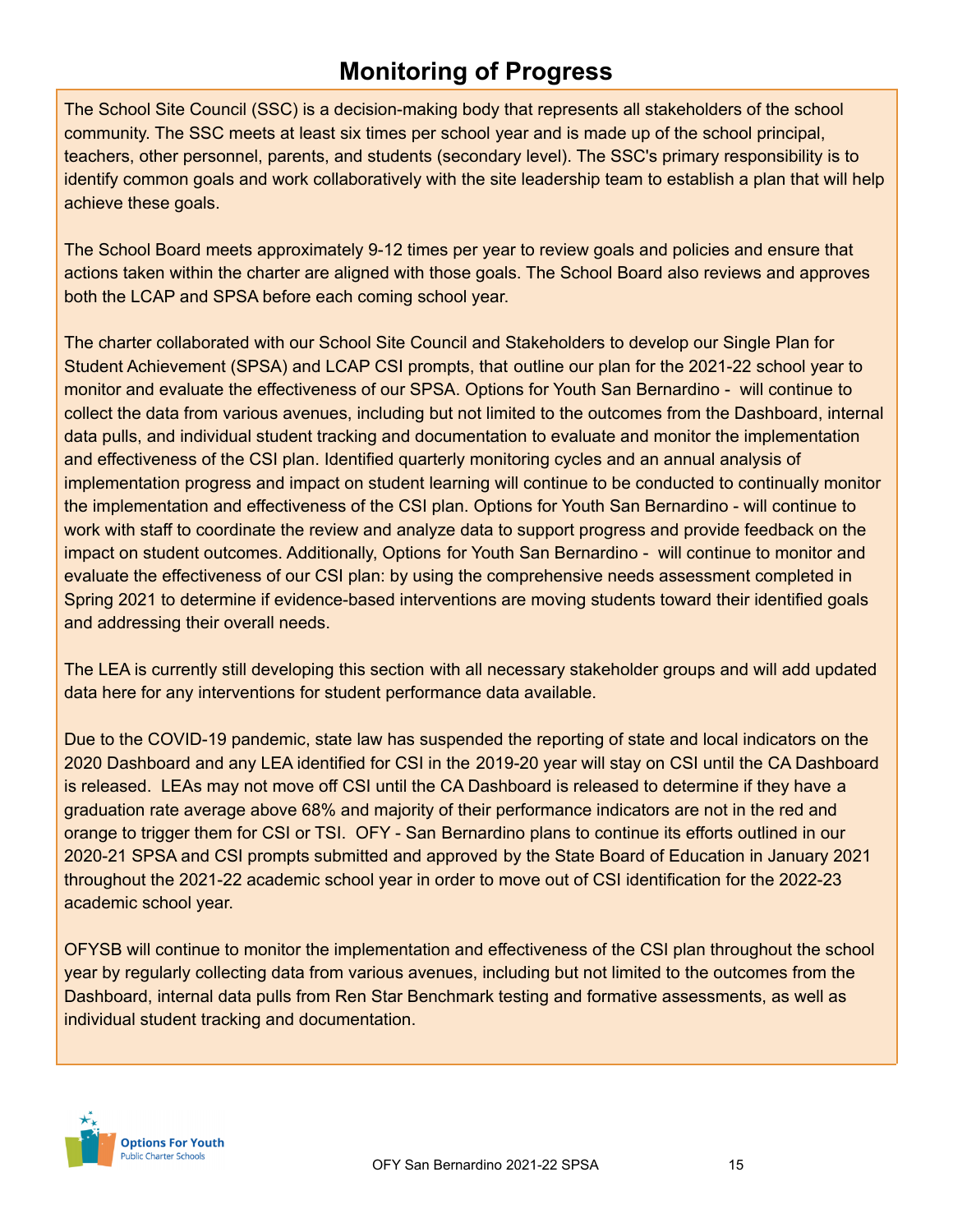OFYSB collaborated with our School Site Council and parents, students and staff to develop our Single Plan for Student Achievement (SPSA) and CSI prompts. OFYSB will be collecting data from various avenues, including but not limited to the outcomes from the CA Dashboard, internal data pulls, and individual student tracking and documentation to evaluate and monitor the implementation and effectiveness of the CSI plan. OFYSB will be conducting quarterly monitoring cycles to update our School site Council and School Board on progress toward reaching each goal in our SPSA which includes graduation rate updates. Evidence-based intervention implementation and the impact on student learning for each evidence based intervention is contributing to. OFYSB will continue to work with staff to coordinate the review and analyzing of student performance data alongside evidence-based intervention data to support progress and provide feedback on the impact on student outcomes. As our School Site is the decision making authority of the SPSA/CSI Plan they will make any necessary updates needed based on the analysis of student performance data and budget updates reviewed in our School Site Council Meetings.

Additionally, OFYSB will continue to monitor and evaluate the effectiveness of our CSI plan by performing a comprehensive needs assessment (CNA) annually to determine if evidence-based interventions are moving students toward their identified goals and addressing their overall needs. To effectively meet the ESSA requirements of having a graduation rate at or above 68%, the plan will continue to reflect and evaluate current programs and practices to work toward maintaining the increase in our overall graduation rates that we achieved in the 2019-2020 school year. Current data will be analyzed with all stakeholders through a collaborative process that will include college and career student performance, graduation rates, ELA/math SBAC scores, EL student progress, and chronic absenteeism in order to make any necessary adjustments and ensure the effectiveness of the implementation of our CSI plan.

Student Performance Data to be Pulled, Analyzed and Shared Quarterly with OFYSBs School Site Council and Stakeholders:

- Progression
- Credit Attainment
- RenStar Assessment Data
- Graduation Rates
- Chronic Absenteeism

#### **Small Group Instruction (SGI)**

OFY-SB offers small group instruction (hereafter SGI) classes for students to support them in English, Math, and Science. Due to COVID-19 and restrictions on in-person learning, the school is no longer able to offer these classes in an in-person setting. Instead, SGI teachers are offering cohorts where they create video instruction to support students through their core classes. SGI teachers are fully credentialed and highly qualified in the subject in which they teach. They have analyzed the curriculum and created videos based in areas they believe students will struggle. In addition to creating content-specific videos, SGI teachers have dedicated time to tutoring students and building connections in a one-on-one setting. Creating video instruction that can be accessed by students at any time is the best way to reach as many students as possible under the current circumstances. Some students have challenges with reliable computer access, and others are working or taking care of their siblings while their parents are at work. Due to the different situations students face, OFY-SB anticipated it would be difficult for students to log in synchronously for virtual classes. Uploading videos that students can watch at any time and scheduling individual tutoring

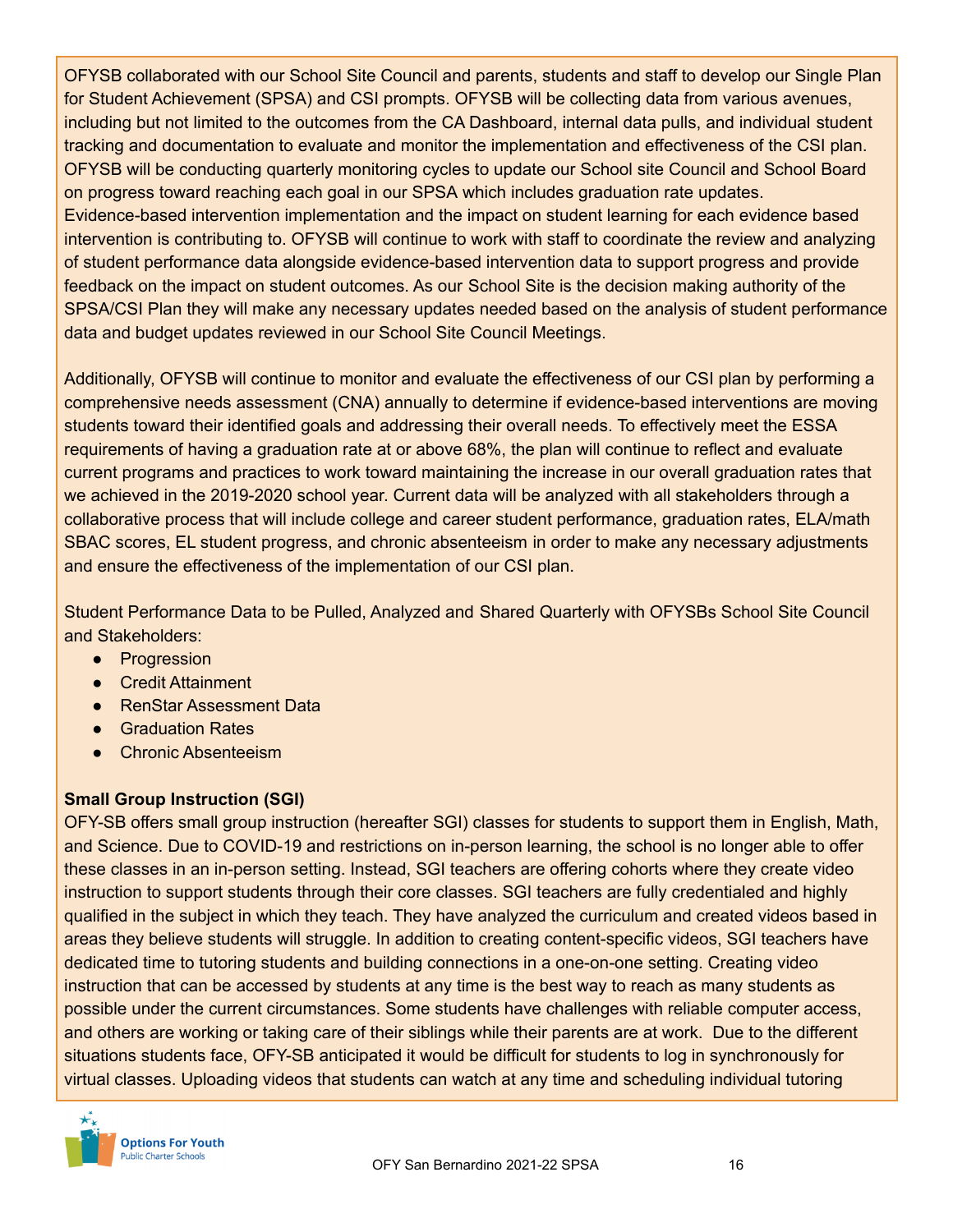appointments seem to be the type of support students need at the moment. With time, the school will offer virtual lessons to give students the opportunity to ask questions while they are learning and experience the classroom discussions that drive student learning.

#### **Stakeholder Engagement Process**

OFYSB collaborated with our School Site Council, parents, students and staff to develop our Single Plan for Student Achievement (SPSA) and CSI prompts. OFYSB will be collecting data from various avenues, including but not limited to the outcomes from the CA Dashboard, internal data pulls, and individual student tracking and documentation to evaluate and monitor the implementation and effectiveness of the CSI plan and share the findings with our stakeholders. OFYSB will continue to work with staff to coordinate the review and analyzing of student performance data alongside evidence-based intervention data to support progress and provide feedback on the impact on student outcomes. OFYSB will survey our stakeholders in Fall 2021 and Spring 2022 to gather feedback from our stakeholders on their perception of the effectiveness of the CSI plan to support student academic improvement and measure stakeholder connectedness and sense of safety in our schools.

#### **Monitoring and Evaluation Process for Analysis Finding 1: Increase student achievement in Math and English Language Arts with added support to subgroups Increase student achievement in math and ELA with added support to subgroups.**

This goal is the broadest and most critical. To meet this goal, OFYSB has will monitor implemented many new policies and programs. The school will resume requiring students to complete at least one English unit and one math unit per month to ensure completion of these critical subjects over time. The school hopes to return to offering direct instruction courses in these areas as well to help students complete the courses with more support. Instructional staff has worked together to create supplemental study guides for English courses in addition to using revised and updated curriculum in both English and math. Each school site has hired at least one math tutor. Direct instruction classes and cohorts have moved toward a mastery-based scoring system that encourages students to not only pass the test, but to achieve mastery and show improvement over time. For EL students in particular, the school has developed a program called Bilingual Scholars that aims to support EL students' language development through one-on-one tailored ELD lessons with an English Language Specialist. We've hired English Learner Specialists and an EL Coach to support this subgroup of students. These students have appointments with their EL Specialists twice a week; similar to their Independent Study Teachers. At the end of the year, the school holds a Bilingual Scholars Banquet and awards night where EL students' successes are recognized and celebrated. The Bilingual Scholars program also has achievement incentives each month for students moving forward on their language development or unit progress. Because it is not always known which students are classified as EL, the school ensures 100% SDAIE course enrollment at all times for all students.

#### **Monitoring and Evaluation Process for Root Cause Analysis Finding #2: Increase student achievement by helping students feel connected to the school.**

Due to COVID-19, many of these events that were suggested and identified as needed in the CNA were cancelled, postponed, or reimagined. To help combat the effects this may have on student engagement, the OFYSB Post-Secondary Counselors hosted virtual events in their place. These virtual events included three Virtual College Tours to various 4-year Universities and Community Colleges in Southern California, a Virtual College Week with workshops on FAFSA and the college application process, and referrals to various

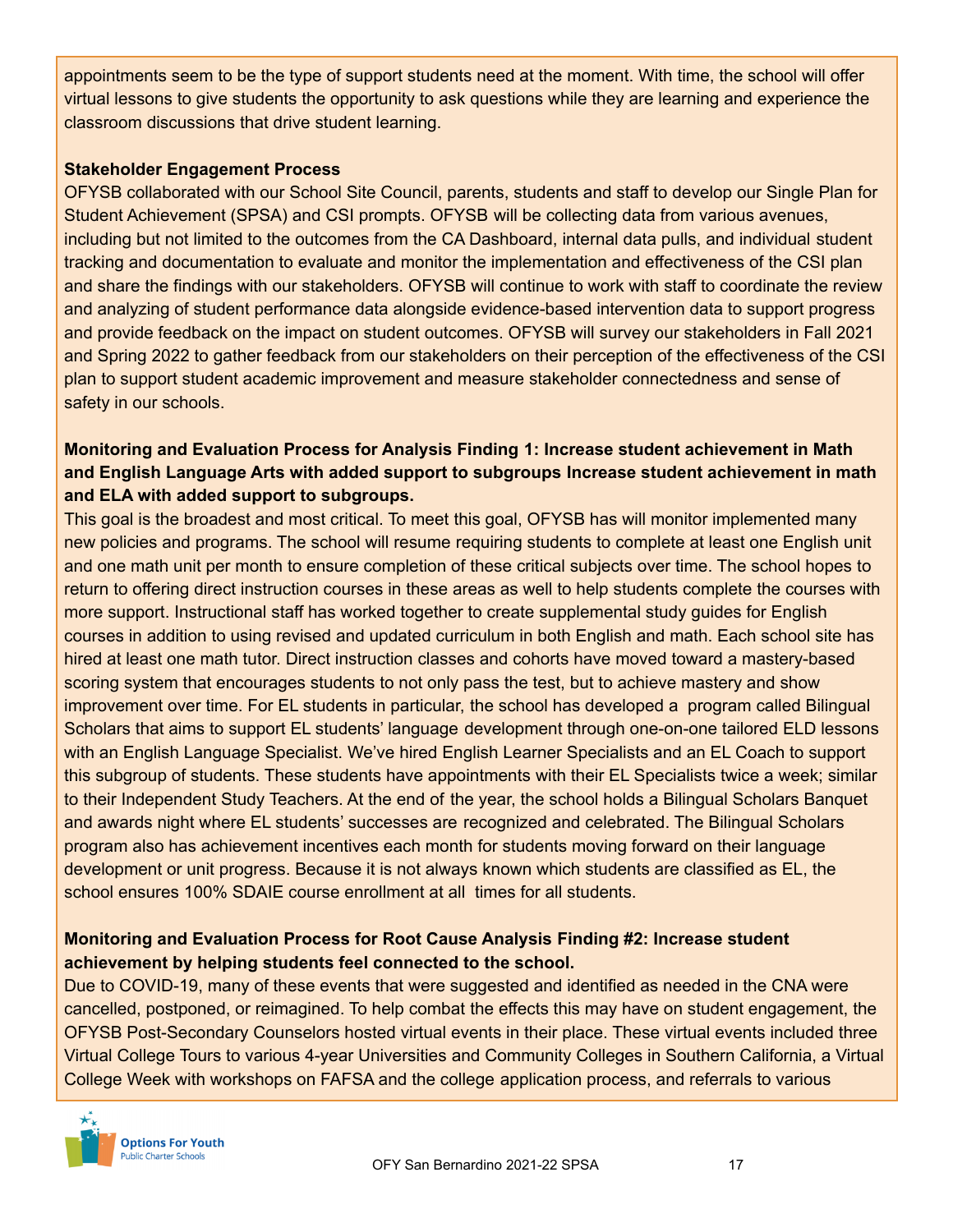soft-skills training workshops hosted by Pathways College. For the second semester, OFYSB Post-Secondary Counselors hosted three Career Chats that included guest speakers from different career pathways. All virtual events were recorded and posted to the Post-Secondary Counselors' website so that students who are unable to attend can still benefit from this opportunity. Virtual community service opportunities have also been implemented. This includes participation in a letter writing project through Operation Gratitude and a virtual children's book reading project that will take place during the second semester.

OFYSB also has classes and programs that build student communities. College Readiness Explore the World (hereafter CREW) is a program that offers 11th and 12th grade college-bound students guidance and community. CREW also awards scholarships for OFYSB students who want to attend universities or community colleges. These students meet monthly with their CREW facilitator to receive support and guidance through their college application process. OFYSB offers courses that build student connectedness; these include Student Council (Student Leadership), sports, Expository Reading and Writing, Dual Enrollment in community colleges, and the Bilingual Scholars groups. All new students take a course called New Student Seminar which serves as an introduction to their new school site and staff; provides answers to questions students might have upon enrollment, and asks students to identify different staff roles and interview them to increase connectedness for positions that may be of support in the future.

Although COVID-19 has impacted the instructional method of these classes and programs, many of these programs have transitioned to online/virtual instruction. This includes monthly virtual CREW meetings and one-on-one check in's with their facilitator, center-based virtual Student Council meetings, virtual dual enrollment support courses for online college courses and check in's with the dual enrollment program manager. Additionally, a virtual Pathways Travels Crime Scene Investigation course has been implemented, an e-sports online gaming league has begun, and a virtual yoga course has been introduced to help encourage students' overall well-being.

OFYSB also hosts events that help bring students together. Every year at the end of October, the school sponsors a spirit week where students are encouraged to dress up according to a theme to show their school spirit. Seniors receive recognition for their accomplishments at three individual events: Senior Social (an event where they prepare for graduation), Senior Breakfast (an event where they celebrate and bid farewell to other seniors and school staff members), and Senior Signing Night (where all four-year bound students are given special awards for their acceptance into their college of choice). Due to COVID-19, spirit week was hosted virtually and included a chance to win raffle prizes for online participation. Senior Signing Night was transitioned to a virtual platform as well.

In addition to these trips, courses, and events, students and staff can feel the connectedness everyday around the school site. Students use student planners with their teacher's help to plan their success. Students and teachers bond over trials and achievements daily. Teachers are challenged to find new ways to connect with students on a weekly basis by their site leadership. Celebration bells are rung when students complete their final units. Students wear their school shirts, sweatshirts, and lanyards with pride. Student apparel is earned by completing units for stamps and trading them in for items. OFYSB also connects with students via social media on Facebook, Instagram, and Twitter.

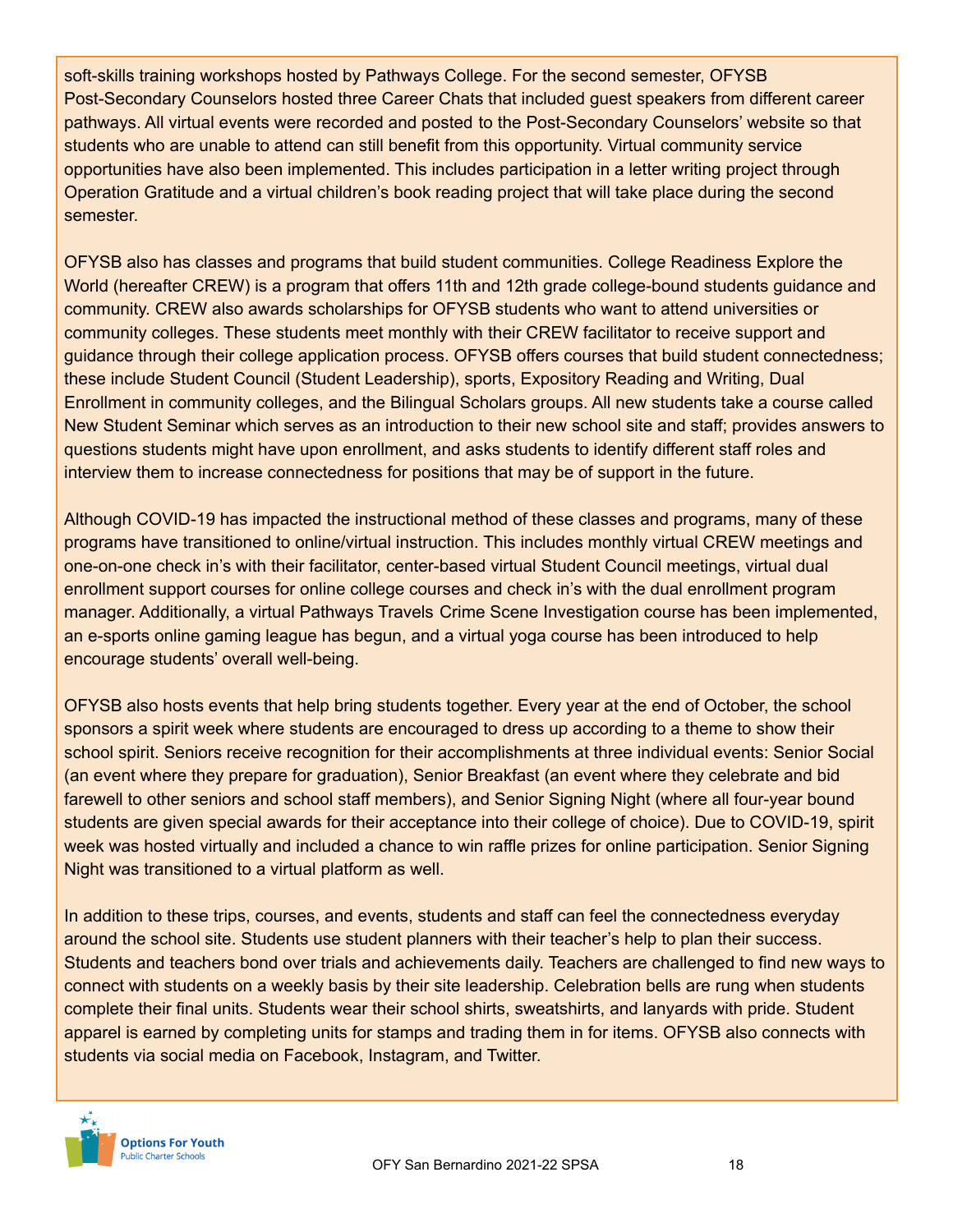Although students are not at the school sites at this time due to COVID-19, OFYSB still strives to foster connection with students through the following: social-emotional check-ins with teachers, post-secondary counselors, and/or a school psychologist; interactive posts on social media platforms that include tips for successfully navigating online distance learning; recognition for students of the month at each center; and the implementation of a post-secondary counseling website. This website allows all students to have access to important information and support (like the career exploration page, a community resources tab, and a calming corner that helps students regulate their emotions) at their leisure beyond normal school hours.

#### **Monitoring and Evaluation Process for Root Cause Analysis Finding #3: Increase Parent Connectedness to the school.**

OFYSB believes that parent participation is vital for student growth, academic success, and social/emotional well-being. Therefore, the school continues to find methods that will promote parent engagement despite COVID-19 restrictions. Typically, OFYSB holds several events throughout the school year to engage and connect with parents and families. Back to School Night is held each year at each school site. Family Fun Night is also an annual event which began five years ago where families are invited for dinner, games, prizes, and a chance to give valuable feedback about our school. Families of students participating in Pathways trips are invited to a trip orientation that outlines the trip itinerary and expectations. Parent/Teacher Conferences are held each year to inform parents of their students' progress and goals. Parents are also invited to attend all virtual meetings hosted by the Post-Secondary Counselors throughout the school year. This includes students' graduation progress meetings, mental health check-ins, FAFSA nights, and other informational events.

# **Budget Summary**

Complete the table below. Schools may include additional information. Adjust the table as needed. The Budget Summary is required for schools funded through the ConApp, and/or that receive funds from the LEA for Comprehensive Support and Improvement (CSI).

#### **DESCRIPTION AMOUNT**

Total Funds Provided to the School Through the Consolidated Application \$ 0

Total Federal Funds Provided to the School from the LEA for CSI

Total Funds Budgeted for Strategies to Meet the Goals in the SPSA

| $\vert \mathsf{s}\vert$ 0 |  |  |
|---------------------------|--|--|
| $\vert \mathsf{s}\vert$ 0 |  |  |
| \$1,701,900               |  |  |

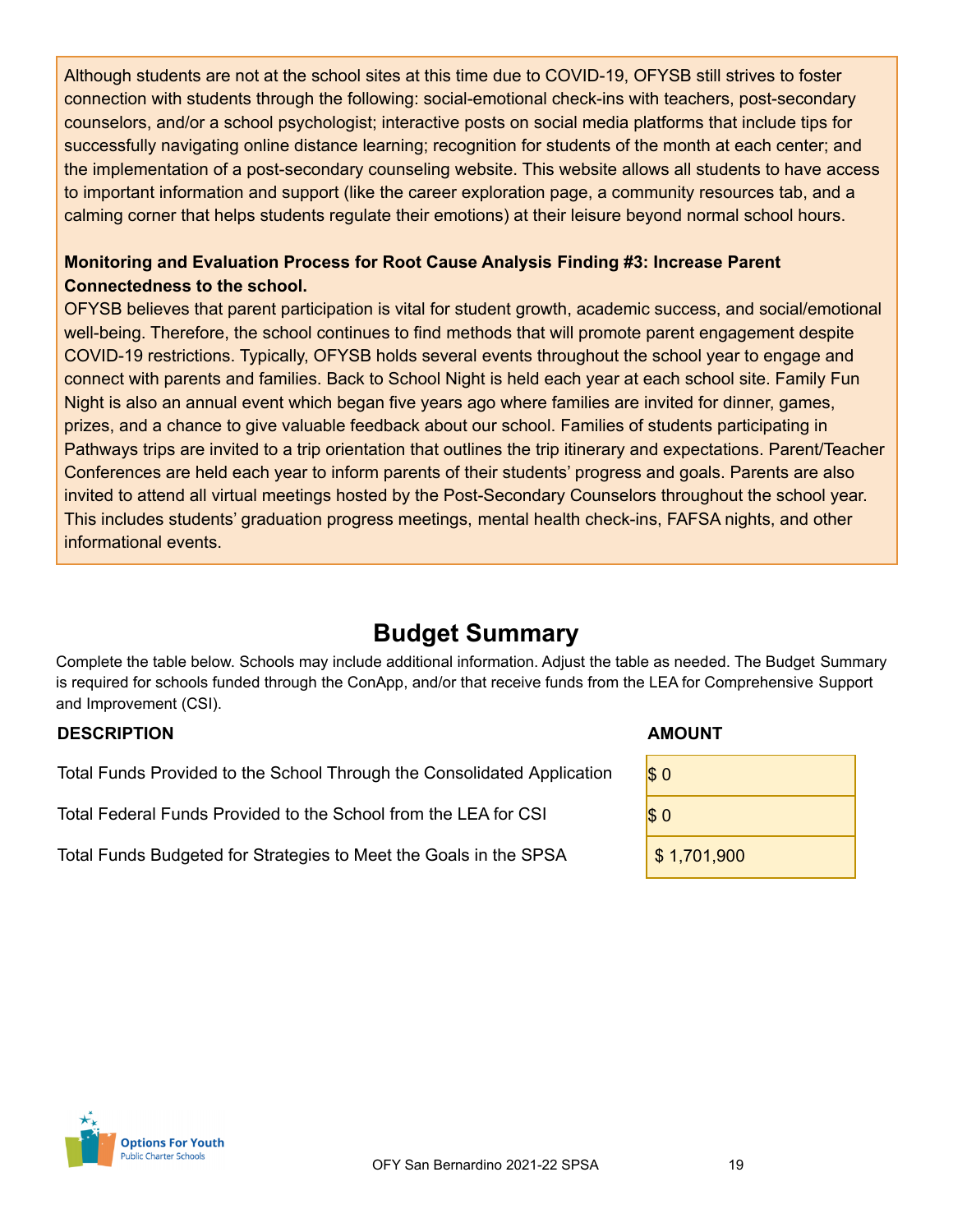# **EVIDENCE-BASED INTERVENTIONS**

#### **1. Dashboard Indicator: Indicate all Dashboard Indicators that this evidence-based intervention addresses.**

- $\checkmark$  English Language Arts (3-8,11)
- $\checkmark$  Mathematics (3-8,11)
- ✓ English Learner Progress (1-12)
- ❏ Chronic Absenteeism (TK-12)
- ✓ Suspension Rate (TK-12)
- ✓ College/Career (9-12)
- ✓ Graduation Rate (9-12)
- **2. Evidence Rating: Indicate the Evidence Rating for the intervention.**
	- Strong,
	- ✓ Moderate
		- Promising
- **3. Rating Rationale: Indicate the source that was used to determine the rating**.
- ❏ What Works Clearinghouse

❏ LAUSD Evidence-Based Intervention Bench

❏ Other-Specify and Provide Link to Study:\_\_\_\_\_\_\_\_\_\_\_\_\_\_\_\_

- ✓ Evidence for ESSA
- **4. Intervention Status: Indicate if this is a new or continuing Intervention.**
- ❏ New
- ✓ Continuing

In the upcoming year, we will continue using RenStar assessments and student achievement data to place students in ERWC (Expository Reading and Writing Course) Small Group Instruction as a 12th grade intervention and support in order to help them meet grade level standards for college and career readiness. The expected outcome of this course is that students are prepared for the literacy demands of higher education and the workforce. Students in this rhetoric-based course will develop advanced proficiency in expository, analytical, and argumentative reading and writing. The ERWC courses will continue to be taught by credentialed teachers who also have the specific ERWC certification to teach the course. Instructional staff members teaching this course will be offered continuous professional development opportunities to better serve the students enrolled in this class.

#### **5. Evidence-Based Intervention Name and link to study**

#### ERWC:

<https://www.evidenceforessa.org/programs/reading/expository-reading-and-writing-course-erwc>

#### **1. Dashboard Indicator: Indicate all Dashboard Indicators that this evidence-based intervention addresses.**

- $\checkmark$  English Language Arts (3-8,11)
- ❏ Mathematics (3-8,11)
- ✓ English Learner Progress (1-12)
- ❏ Chronic Absenteeism (TK-12)
- Suspension Rate (TK-12)
- ✓ College/Career (9-12)
- ✓ Graduation Rate (9-12)

#### **2. Evidence Rating: Indicate the Evidence Rating for the intervention.**

✓ Strong, Moderate

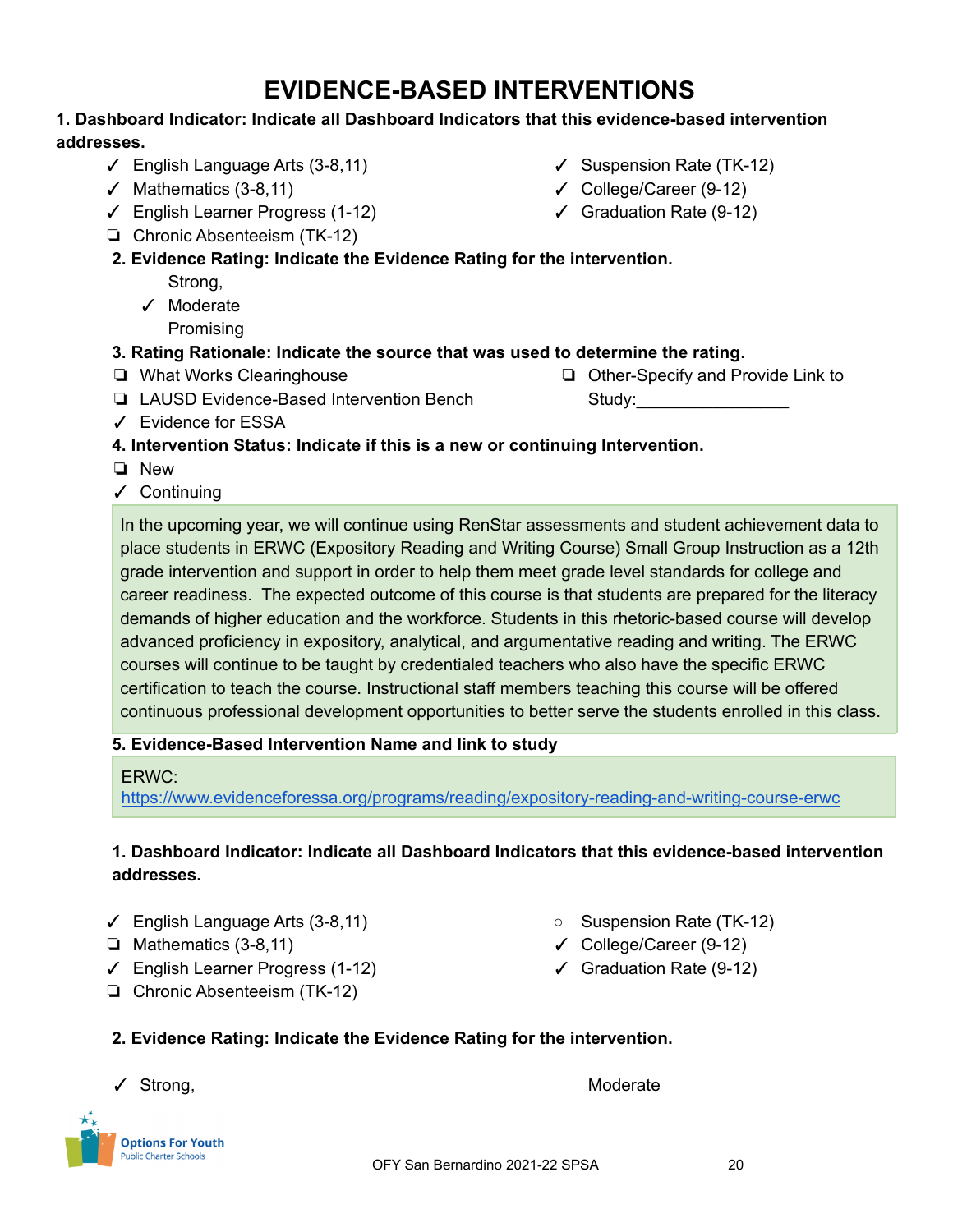Promising

#### **3. Rating Rationale: Indicate the source that was used to determine the rating**.

❏ What Works Clearinghouse

- ❏ Other-Specify and Provide Link to Study:
- ❏ LAUSD Evidence-Based Intervention Bench
- ✓ Evidence for ESSA

#### **4. Intervention Status: Indicate if this is a new or continuing Intervention.**

- ❏ New
- ✓ Continuing

iLit, a tier 1 intervention, is a reading intervention program designed to comprehensively support comprehension and literacy gains for English Learners, in a fully digital platform. iLit uses high-interest texts (fiction and nonfiction) to engage students. It also provides real-time student achievement feedback to teachers so that instruction is adjusted to differentiate for each student. In studies of iLit's effectiveness, the average iLit student saw an average increase of 20 percent in vocabulary, 23 percent in sentence comprehension, and 5 percent in overall comprehension as compared to students overall. This program and its unique design for improved English language acquisition, provide an additional curricular support for our English Learner (EL) population, which directly correlates to the increased success of students overall. Further, it provides English Learners in our program the opportunity to increase their language skills as they work towards reclassification to Fluent English Proficient.

#### **5. Evidence-Based Intervention Name and link to study**

#### iLit:

[chrome-extension://oemmndcbldboiebfnladdacbdfmadadm/https://assets.pearsonschool.com/asset\\_](https://assets.pearsonschool.com/asset_mgr/current/201851/iLit_CA_Research_Overview.pdf) [mgr/current/201851/iLit\\_CA\\_Research\\_Overview.pdf](https://assets.pearsonschool.com/asset_mgr/current/201851/iLit_CA_Research_Overview.pdf)

#### **1. Dashboard Indicator: Indicate all Dashboard Indicators that this evidence-based intervention addresses.**

- $\checkmark$  English Language Arts (3-8,11)
- ❏ Mathematics (3-8,11)
- ✓ English Learner Progress (1-12)
- ❏ Chronic Absenteeism (TK-12)
- ❏ Suspension Rate (TK-12)
- ✓ College/Career (9-12)
- $\checkmark$  Graduation Rate (9-12)

#### **2. Evidence Rating: Indicate the Evidence Rating for the intervention.**

✓ Strong,

Moderate Promising

#### **3. Rating Rationale: Indicate the source that was used to determine the rating**.

- ❏ What Works Clearinghouse
- ❏ LAUSD Evidence-Based Intervention Bench
- ✓ Evidence for ESSA
	- ❏ Other-Specify and Provide Link to Study:\_\_\_\_\_\_\_\_\_\_\_\_\_\_\_\_

#### **4. Intervention Status: Indicate if this is a new or continuing Intervention.**

❏ New

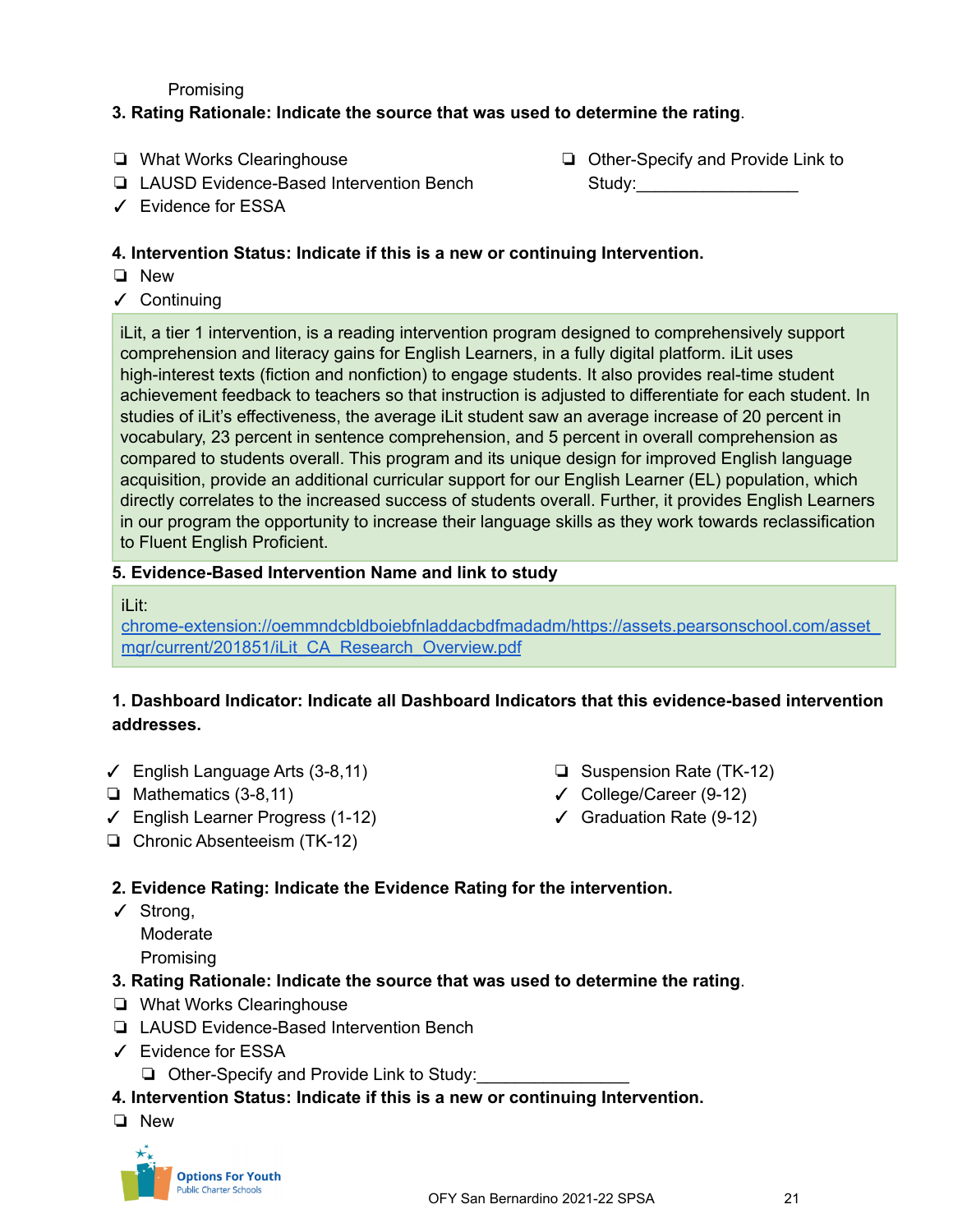#### ✓ Continuing

We will continue to use Achieve 3000 to provide appropriate interventions and instruction to students who demonstrate a high level of need in English Language Arts. RenStar scores, teacher observation and other student achievement data will inform not only who has the highest level of need for intervention, but also what specific interventions are needed to support growth toward grade level learning goals. Identified students will be placed in cohorts, where a trained teacher will facilitate lessons through the Achieve 3000 curriculum. This intervention will be used as supplemental resources while students complete core English courses through either Independent Study coursework or Small Group Instruction classes. Throughout each semester, these students will be exposed to a number of activities and lessons that will enhance and strengthen their literacy skills. Activities include, but are not limited to, learning objectives related to vocabulary acquisition, comprehension skillbuilding and writing competence. Over time, student achievement will be continuously measured to determine whether or not the student is in need of continued ELA intervention and to what extent.

#### **5. Evidence-Based Intervention Name and link to study**

Achieve 3000: <https://ies.ed.gov/ncee/wwc/Intervention/1284> <https://www.evidenceforessa.org/programs/reading/achieve3000-secondary>

# **Annual Review SPSA Year Reviewed: 2020-21**

#### **ANALYSIS**

What was the overall implementation of the strategies/activities and the overall effectiveness of the strategies/activities to achieve each articulated goal.

This section is still in development, as we are still collecting student achievement data for the school year.

Briefly describe any major differences between the intended implementation and/or the budgeted expenditures

This section is still in development as we do not have the full report of expenditures in all of these areas for *the 2020-21 school year.*

What changes will be made to the goals, the annual outcomes, metrics, or strategies/activities to achieve each goal as a result of this analysis. Identify where those changes can be found in the SPSA.

This section is still in development, as we are still collecting student achievement data for the school year. *The following statements reflect data collected through academic month 11 and will be finalized when the full year of 2020-21 data is available*

The changes to the goals outlined in our 2021-22 SPSA are based on the school's new CNA findings. We found that the majority of the WASC self-study findings previously used were outdated and no longer aligned to the needs of the charter. Metrics and actions have also been modified or added to align with LCAP, which was largely shaped by the results of CNA.

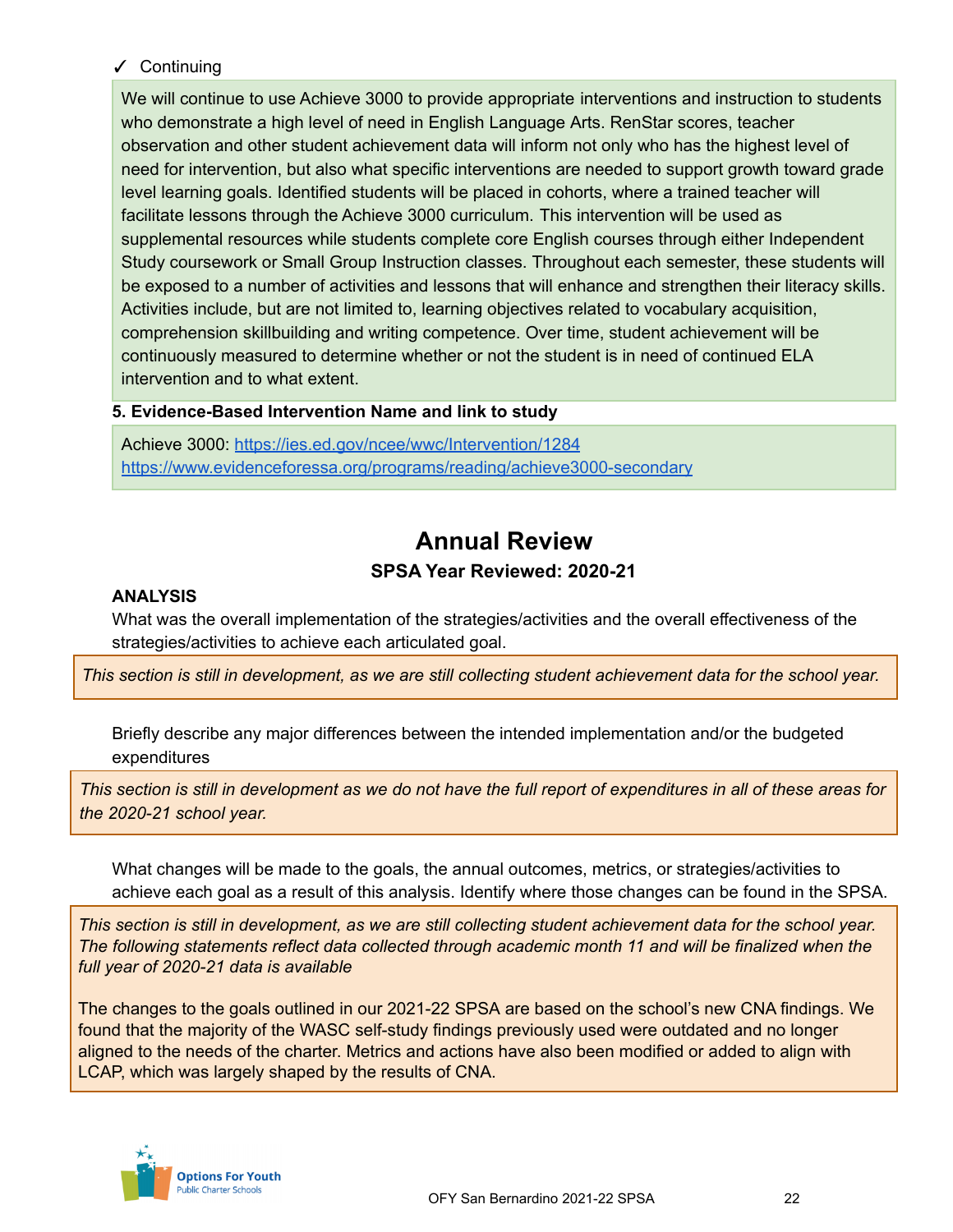

# **Summary / Addendum Document 2020-21 Comprehensive Needs Assessment**

#### **PURPOSE**

The purpose of this Summary/ Addendum Document is to document and record all phases of your charter's Comprehensive Needs Assessment. This will be used as an Addendum and/or evidence of a CNA to your LCAP and any other School Improvement Plan.

#### **STAKEHOLDERS**

**Who were the stakeholders involved in the Comprehensive Needs Assessment? How were stakeholders involved in the Comprehensive Needs Assessment?**

*The comprehensive needs assessment must be developed with the participation of individuals who will carry out the schoolwide program plan. [34 C.F.R. §200.26(a)(2)]*

The Comprehensive Needs Assessment (CNA) for Options for Youth San Bernardino was conducted over a series of sessions utilizing key members of the leadership team, including the Principal, the Assistant Principal of Instruction and Operations (APIO), school site Assistant Principals (APs), Lead SES Special Education Specialist (SES), English Language (EL) Specialist, Instructional Coach, and a small group of teachers. A core CNA team reviewed the Fall 2020 LCAP survey as well as various data sets from multiple years and sources; from there, the larger group reviewed the data, identified needs, and crowdsourced potential solutions and goals.

**DATA SOURCES / Phase 1 (Data Collected and Analyzed)**

**What data sources did stakeholders review (qualitative and quantitative)?**

*The comprehensive needs assessment shall include an analysis of verifiable state data, consistent with all state priorities as noted in Sections 52060 and 52066, and informed by all indicators described in Section 1111(c)(4)(B) of the federal Every Student Succeeds Act, including pupil performance against state-determined long-term goals. EC 64001(g)(2)(A)*

The charter pulled data from multiple platforms to analyze student performance data, which included student group data as applicable to the data source. Data pulled included:

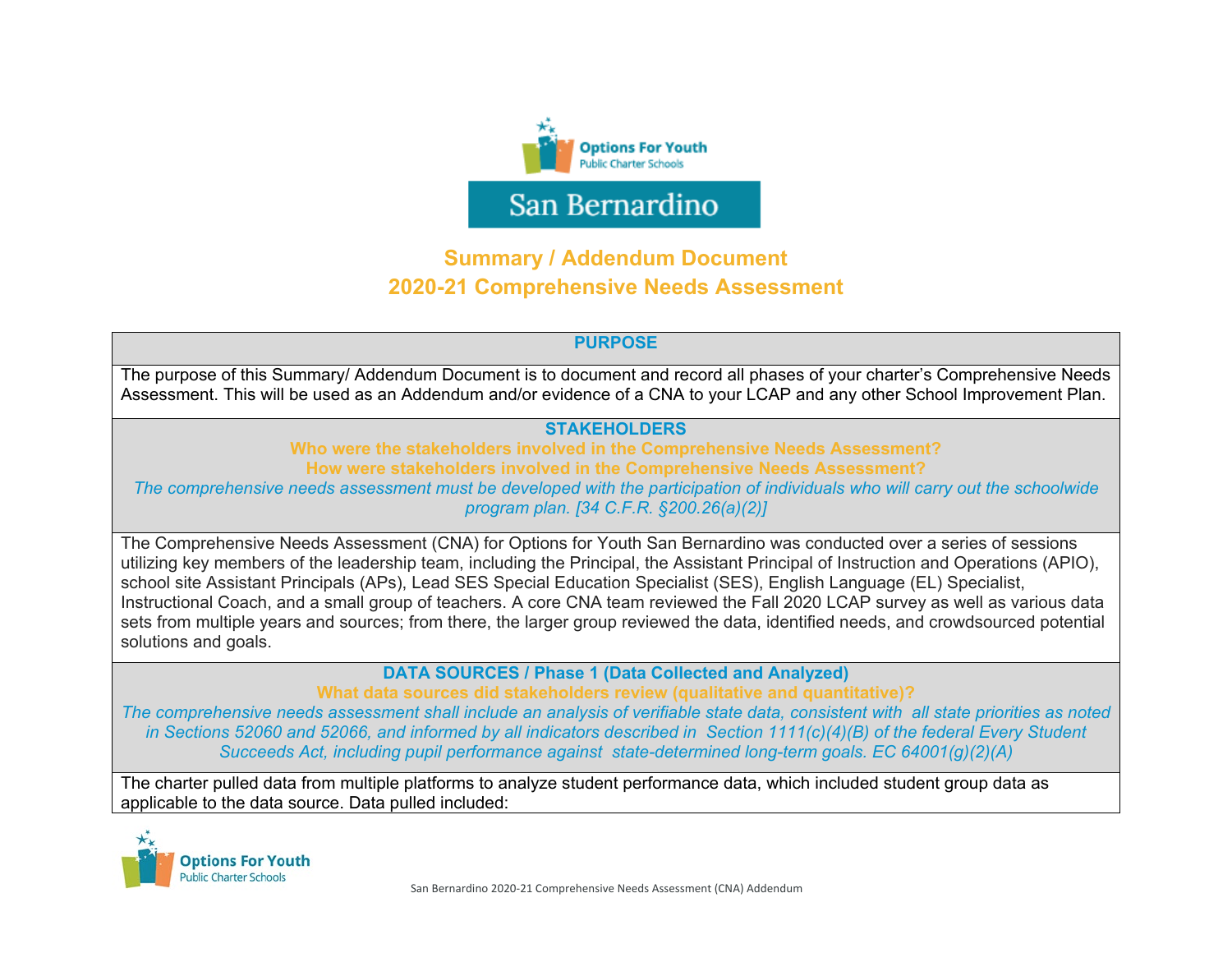- CAASPP data
- California School Dashboard
- Internal Tracking Data (Tableau)
	- Graduation Rate
	- A-G Enrollment and Completion Rates
	- Lexile Growth Percentages
- Surveys
	- LCAP Survey (Once per semester)
	- School Climate Survey (Biannual)

# **RESULTS / Phase 2 (Data Dive Summary Table)**

# **What were the Area(s) of Focus (findings) of the data (just the facts, not opinions)?**

The stakeholder group followed a data dive protocol to facilitate a productive dialogue about the school data highlighted above. The following observations were noted based on the data:

#### **Graduation Rate**

- Overall grad rate YTD: 32.71%
- Graduation Rate (YTD) EL: 20%
- Graduation Rate (YTD) SPED: 22.22%
- Graduation Rate (YTD) FRMP: 28.75%

#### **SBAC Results**

- 100% of EL students did not meet SBAC math standards in 2018-2019, compared to 73.23% of all students.
- 72.2% of EL students did not meet SBAC ELA standards in 2018, 2019, compared to 30.31% of all students.

### **RenStar Results**

- 2017/2018 RenSTAR Reading Average Scaled Score: 801.6
	- ELL: 563.9
	- Foster: 853.9
	- FRMP: 798.9
	- SPED: 629.7
- 2017/2018 RenSTAR Math Average SGP: 42.7
	- EL SGP: 44.35
	- Foster SGP: 50.11
	- FRMP SGP: 39.21
	- SPED SGP: 42.59

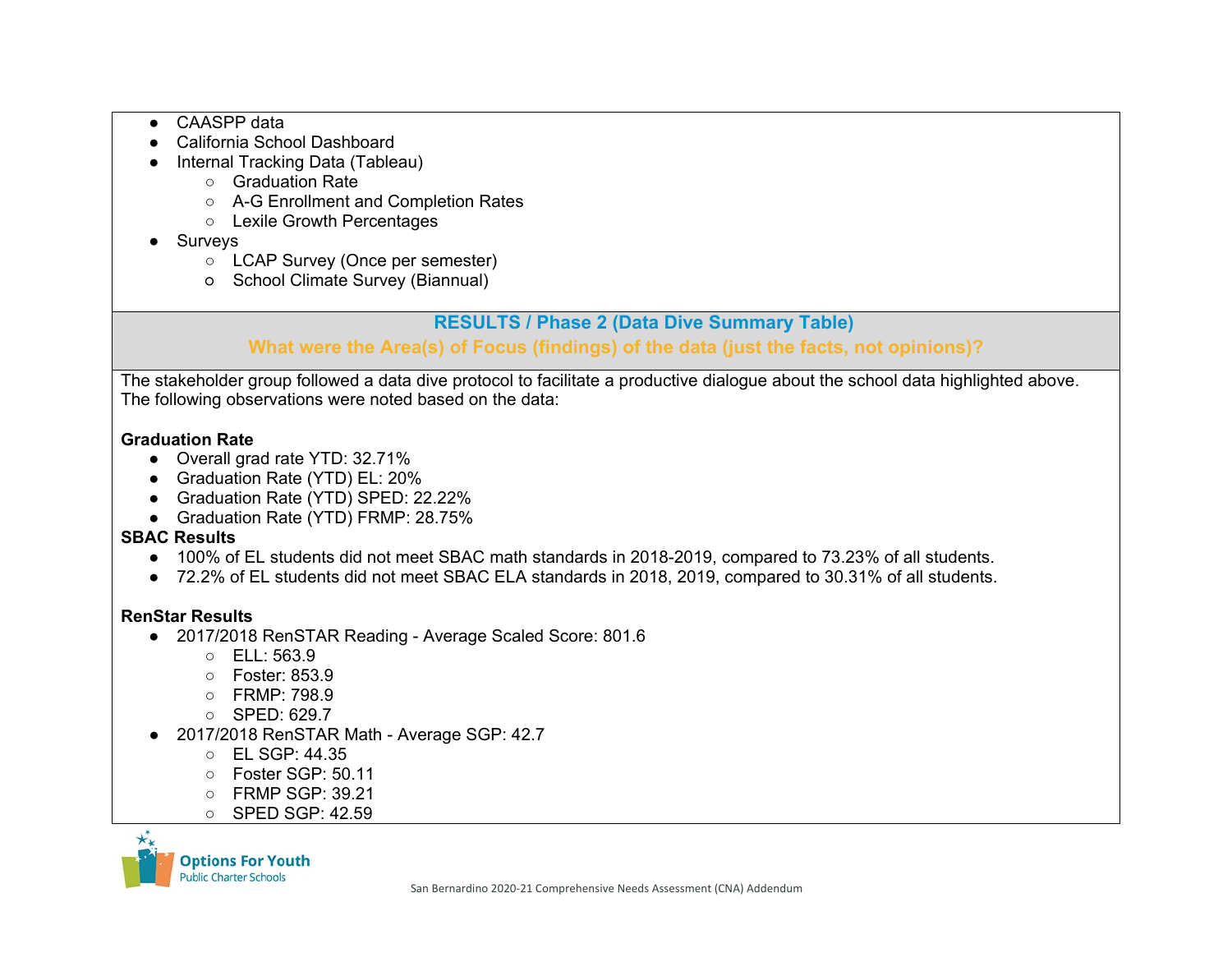#### **Lexile Growth**

- Overall, 47.62% demonstrated growth
- EL: 46.15% demonstrated growth
- SWD: 46.43% demonstrated growth
- FRMP: 50.33% demonstrated growth
- Foster: 50% demonstrated growth

#### **Stakeholder Engagement**

● Data indicates parent participation for virtual engagement events has decreased during the 2020-2021 school year.

#### **Core Course Completion:**

2019-2020 - Math: 6.95 Units, ELA: 6.46 Units 2020-2021 - Math: 5.20 Units, ELA: 4.15 Units

#### **PRIORITIZED NEED**

**Based on the data dive and Areas of Focus that were identified, which needs are most critical? Which needs will have the greatest impact on student outcomes, if addressed?**

*A need is a discrepancy or gap between the current state (what is) and the desired state (what should be). Through the needs*  assessment, it is likely that multiple needs or concerns will emerge. However, it is important to narrow the list of needs to a key set *of priorities for action.*

The following are the four areas that will be the charter's priorities in the upcoming school year:

- Increasing assessment performance for all groups, specifically EL students
- Increasing Lexile growth for all students and subgroups
- Increasing overall graduation rate, particularly among EL students
- Increasing student achievement in Math and ELA

**ROOT CAUSE ANALYSIS / Measurable Outcomes Phase 3**

**What are the potential root causes of the needs or concerns the team has prioritized? Please list the Measurable Outcomes identified for each Root Cause.**

*A root cause analysis is intended to explain why a performance gap exists between actual outcomes and desired outcomes. Root cause analysis addresses the problem rather than the symptom.*

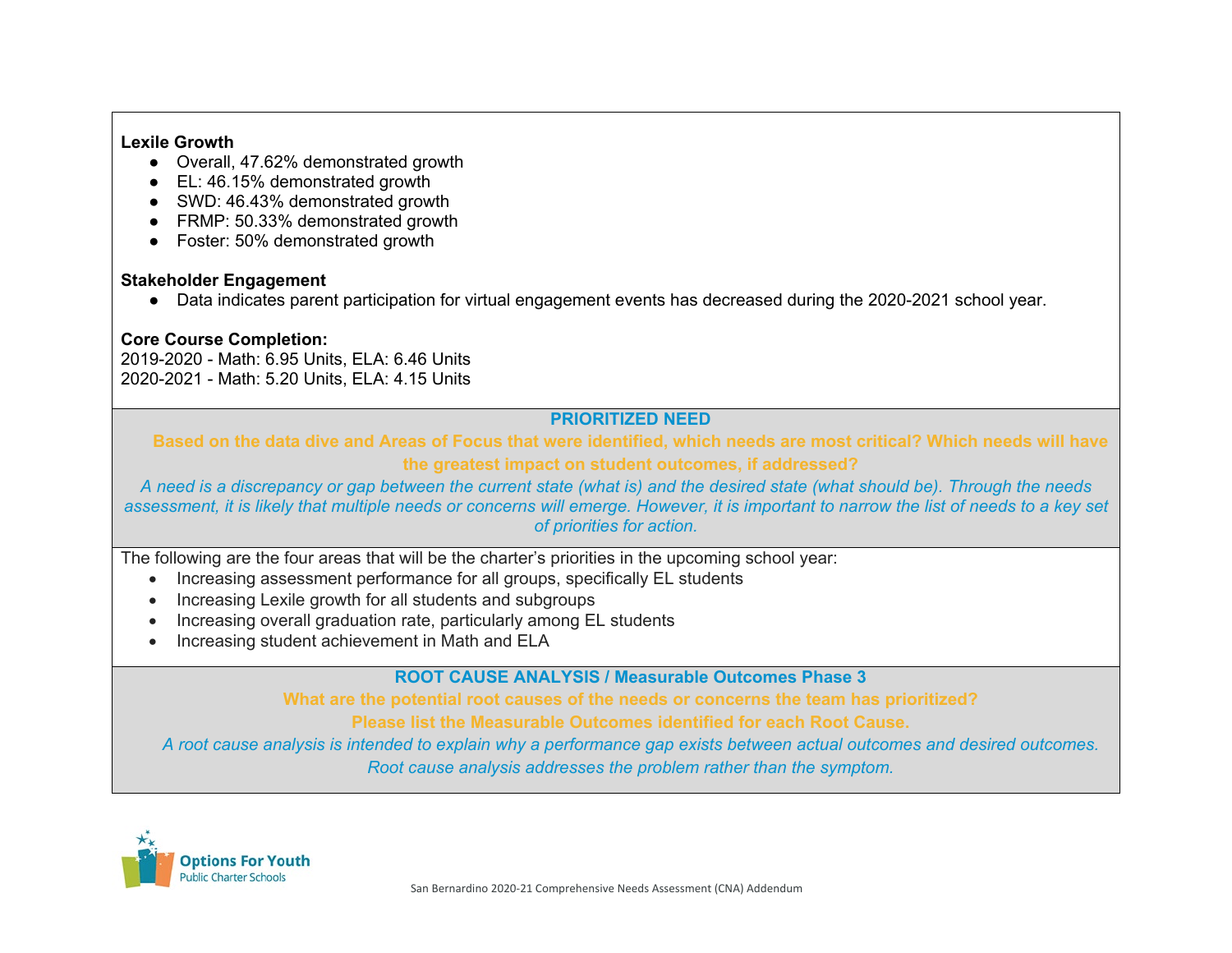Increasing student achievement in Math and English Language Arts with added support to subgroups will provide students with more opportunities to meaningfully engage with content. Stronger readers become stronger writers, and stronger writers become stronger readers. It is necessary to build foundational skills in core subjects in order to build student confidence and aptitude before focusing on any higher order skills. In short, ensure students have a mastery of basic skills before they can improve assessment scores or graduation rates. Students need more opportunities to apply their knowledge in math and ELA in order to gain mastery; doing so will allow them to perform better on assessments, increase their level of achievement, and graduate more successfully.

#### **Trends / Themes - (Data Dive Summary Table) What concerns or challenges were identified?**

#### **What trends were noticed over time in schoolwide, sub-group or grade level data?**

Overall, our greatest area of focus appears to be EL student achievement. The achievement gap seems to be most significant between the general student population and English Learners (ELs). EL students had the greatest discrepancies in SBAC and RenSTAR scores, graduation rates, and Lexile level increases as compared to the general student population. We must invest more resources into tracking, intervention, and support for our EL students in order to close this achievement gap and ensure their academic success.

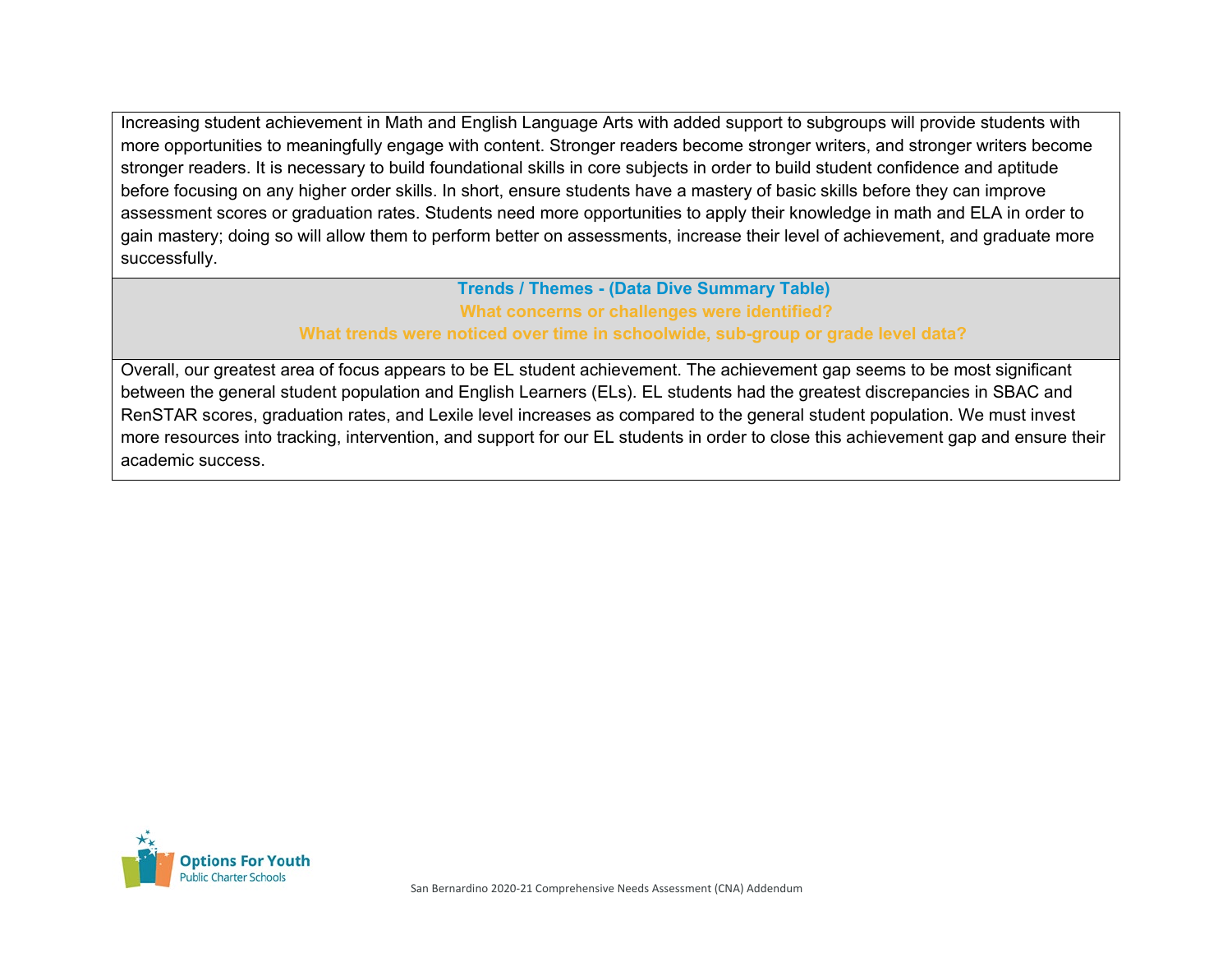

# **RESOURCE INEQUITIES REVIEW ADDENDUM**

Document Purpose: This will be a summary/overview document added to your LCAP & SPSA as evidence that a CNA was done in your charter.

| Date Resource Inequity Review was conducted                                                                                                                                                                                                                                                                                                                                                                                                                                                                                                      |                                                                                                                                                                                                                                                                                                                                                                                                                                                                                                                                                                                      |  |  |
|--------------------------------------------------------------------------------------------------------------------------------------------------------------------------------------------------------------------------------------------------------------------------------------------------------------------------------------------------------------------------------------------------------------------------------------------------------------------------------------------------------------------------------------------------|--------------------------------------------------------------------------------------------------------------------------------------------------------------------------------------------------------------------------------------------------------------------------------------------------------------------------------------------------------------------------------------------------------------------------------------------------------------------------------------------------------------------------------------------------------------------------------------|--|--|
| March 8, 2021                                                                                                                                                                                                                                                                                                                                                                                                                                                                                                                                    |                                                                                                                                                                                                                                                                                                                                                                                                                                                                                                                                                                                      |  |  |
| Guidance and Instructions: As part of the CNA process schools must complete a Resource Inequities Review as part of their comprehensive<br>needs assessment. Note, responses to questions 1 through 3 need to be <i>actionable</i> . For purposes of a resource inequity, actionable means<br>something that is within your locus of control and you can implement an action/services/resource or etc. to help remedy the issue. As a reminder,<br>resource inequity identification is an LEA decision and is locally controlled and determined. |                                                                                                                                                                                                                                                                                                                                                                                                                                                                                                                                                                                      |  |  |
| 1. What actionable inequities did the<br>Charter identify during their Resource<br>Inequity Review?                                                                                                                                                                                                                                                                                                                                                                                                                                              | The EL Department is not adequately staffed due to a combination of staff departures, insufficient<br>applicants, and budgetary constraints. A lack of targeted support and staff has resulted in<br>insufficient support for EL student's charter wide.<br>There are significant gaps in the assessment scores of English Learner (EL) students as<br>compared to the general student population.<br>Students with Disabilities (SWD) do not participate in Pathways in Education trips or other<br>extracurricular activities at the same rate the general student population does |  |  |
| 2. Which inequities are priorities for the<br>Charter to address in their School<br>Improvement Plans?                                                                                                                                                                                                                                                                                                                                                                                                                                           | Staffing challenges in EL Department<br>Discrepancies in test results/progress between general population and EL students<br>Lack of participation among Students with Disabilities (SWD) in offered and available<br>extracurricular activities                                                                                                                                                                                                                                                                                                                                     |  |  |